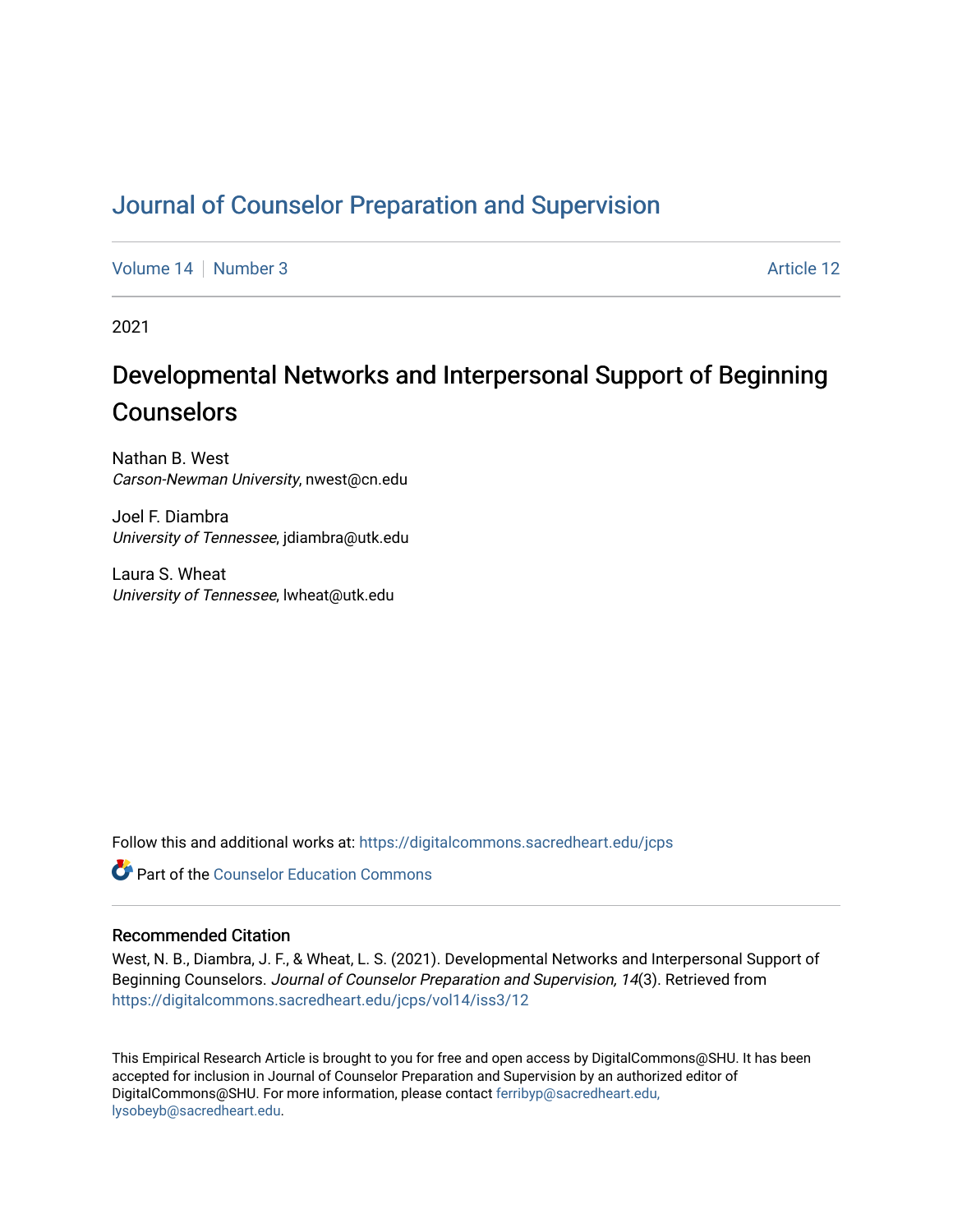# Developmental Networks and Interpersonal Support of Beginning Counselors

## **Abstract**

As beginning counselors complete graduate school and enter the workplace they often experience a turbulent transition (Moss et al., 2014). Interpersonal relationships play a vital role in counselors' development during this period of change (Skovholt & Trotter-Mathison, 2011). This qualitative study explored beginning counselors' perspectives regarding the role of interpersonal relationships in their development. Analysis of interviews with 12 beginning counselors (within two years post-graduation) resulted in five themes: Context of Personal-Professional Identity; Adjustment/Transition; Growth Orientation; Network Organization; and Connective Tissue. Implications suggest educators promote effective developmental relationships and encourage established counseling professionals to foster workplace environments that help beginning counselors navigate the transition.

### Keywords

Counselor, Development, Networks, Qualitative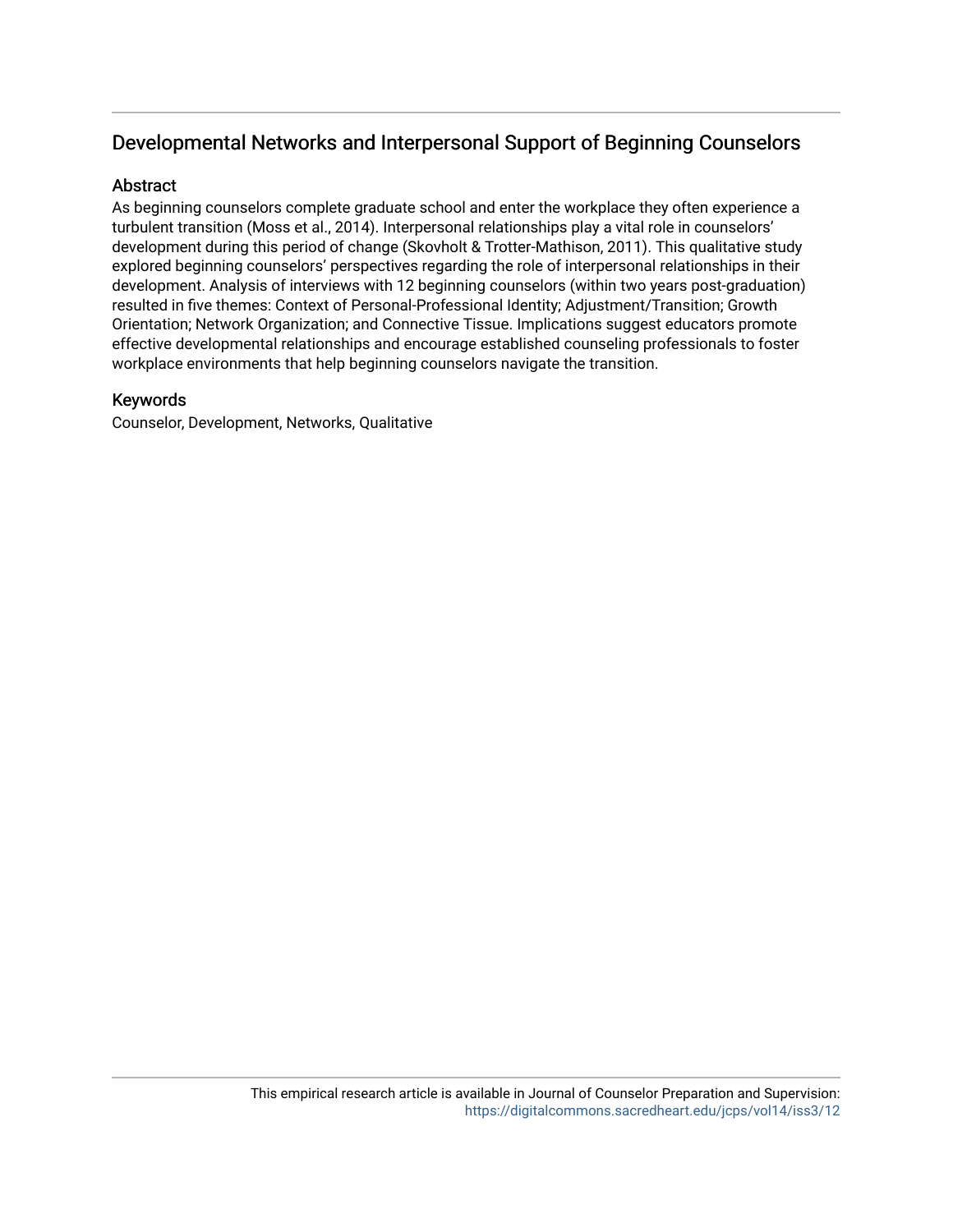According to the United States Department of Labor (DOL, 2019), the counseling profession is set for significant growth. The DOL projects that employment of substance abuse, behavioral disorder, and mental health counselors will increase by 23% from 2016 to 2026, compared to a projected 7% average growth rate for occupations in the US overall. Growth of such magnitude lends importance to understanding counselor training and development.

Counselor development depends heavily upon professional relationships (Gibson et al., 2010). These relationships are particularly impactful during the transition from graduate school to practice, as counselors adapt to new responsibilities and sudden absence of graduate school structure (Gibson et al., 2010; Moss et al., 2014; Rønnestad & Skovholt, 2003). As beginning counselors encounter new and difficult tasks, they often hold idealized expectations for their performance (Moss et al., 2014). Many become frustrated with themselves and their training programs for perceived deficits in preparation (Skovholt & Trotter-Mathison, 2011).

Beginning counselors often seek "workplace mentors" to provide stability as they adjust to increased independence (Rønnestad & Skovholt, 2003, p. 18). Supportive, mentor-type relationships may be formal, such as supervisors, or informal, such as coworkers or personal friendships (Richards et al., 2010; Thompson et al., 2014). Beyond development of professional competencies, supportive relationships play a crucial role in personal and career-related wellness (Richards et al., 2010; Thompson et al., 2014). Professional and personal relationships are important factors in maintaining career satisfaction and preventing burnout (Richards et al., 2010). Further, burnout risk is highest during earlier career stages (Thompson et al., 2014), underscoring the significance of these relationships for beginning counselors. The aim of the present study was to explore the nature of these important relational connections from the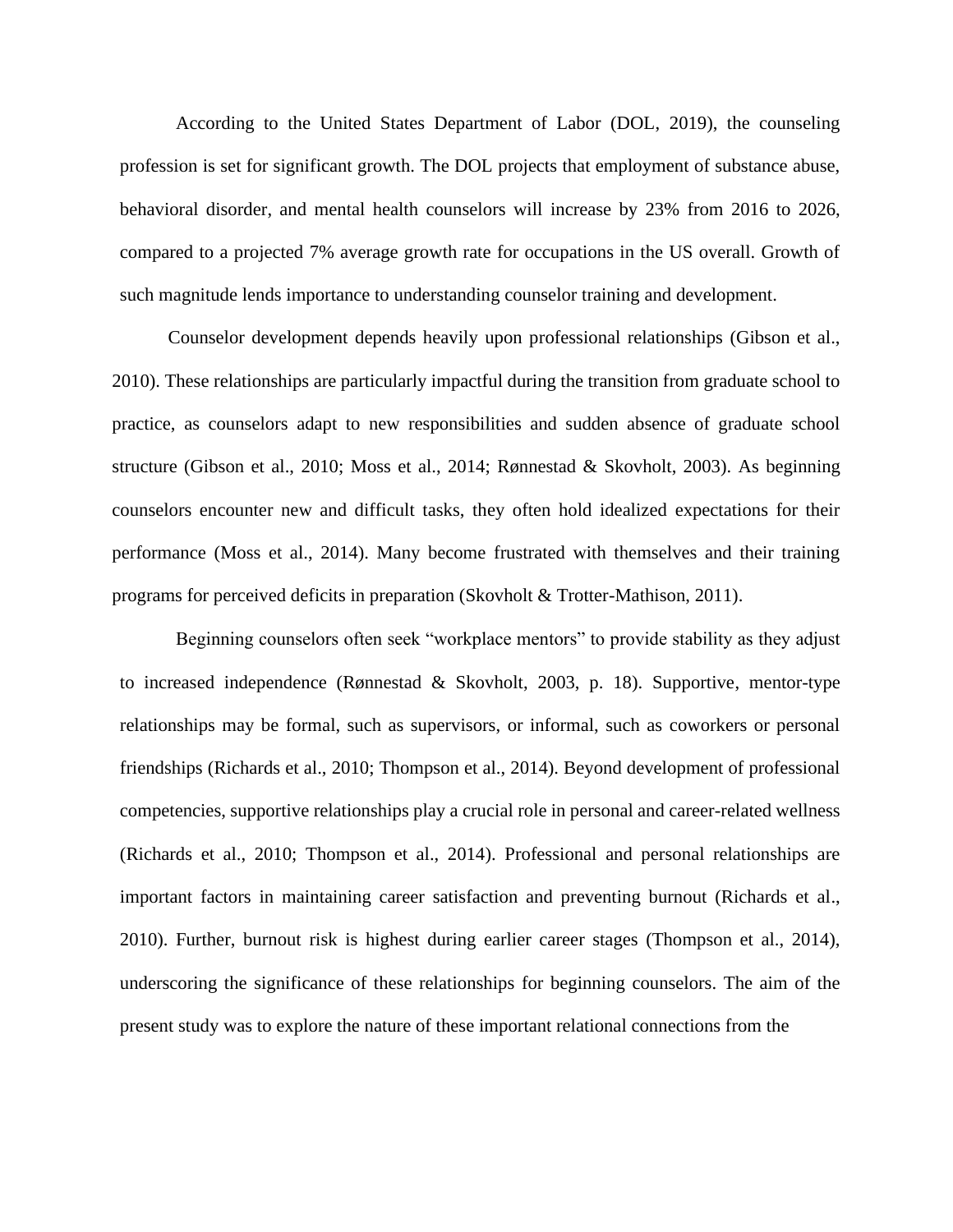perspectives of beginning counselors. Higgins and Kram's (2001) developmental network theory provided a conceptual basis for our study of beginning counselors' supportive relationships.

#### **Developmental Networks**

In the past 30 years, mentorship research shifted from singular mentor-protégé to multiple-mentor models, as researchers recognized novice professionals need developmental support that is multifaceted in its nature and sources (Dobrow et al., 2012; Higgins et al., 2007). Amidst this transition, developmental networks became the dominant theory in multiple-mentor research (Dobrow et al., 2012; Molloy, 2005). Higgins and Kram (2001) formed the developmental network framework using constructs from social network theory, including *diversity* and *strength of ties*. *Diversity* describes the "range of sources from which individuals receive developmental help" and *strength of ties* refers to "emotional closeness and frequency of contact" between the individual and each network member (Higgins et al., 2007, p. 349).

#### **Purpose of the Study**

Existing counselor development research focuses primarily on counselor trainees during graduate school (Gibson et al., 2010; Patterson & Levitt, 2012; Prosek & Hurt, 2014), leaving a lack of emphasis on counselors beginning formal practice. Further, there is a need for research examining factors that protect beginning counselors' wellness and competence (Merriman, 2015), such as the role and nature of supportive relationships in beginning counselors' development (Gibson et al., 2010). Therefore, the purpose of this study was to explore how beginning counselors engage interpersonal supports and form developmental networks. Two research questions guided the study, each with two sub-questions.

1. How do beginning counselors experience developmental networks?

*(a) How do beginning counselors engage in developmental network relationships?*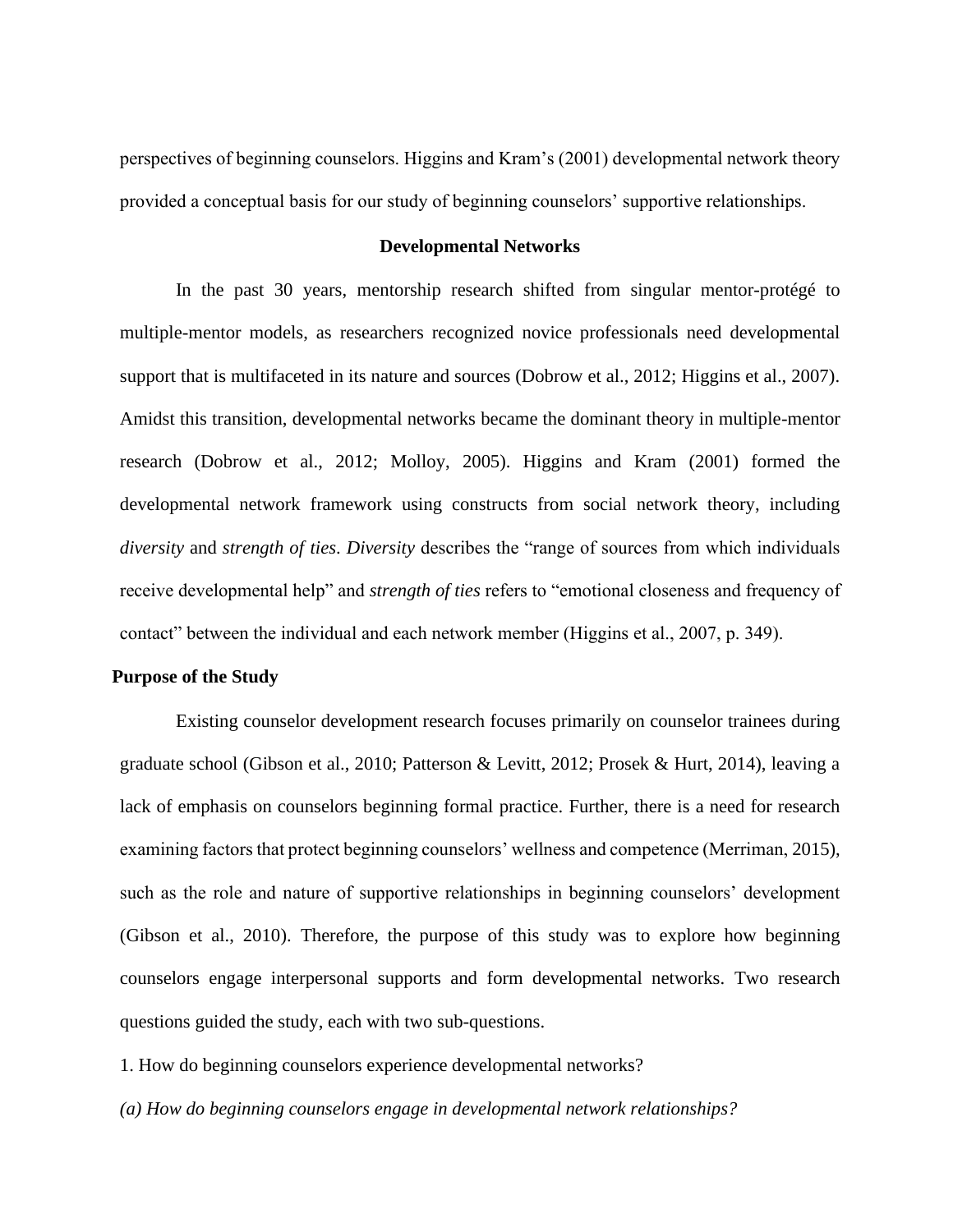*(b) How do beginning counselors describe the makeup of their interpersonal supports?*

2. How do beginning counselors perceive the role of interpersonal support in their growth?

*(a) What developmental needs do they meet/attempt to meet through interpersonal connection?*

*(b) How might professional-social environmental factors shape their growth***?**

#### **Method**

Data collection and analysis followed an inductive qualitative content analysis process. Inductive content analysis involves engaging with participants and data in an exploratory way, using open-ended prompts, and deriving codes and themes from the data (Hsieh  $\&$  Shannon, 2005). We used a lens of social constructivism, which assumes reality is subjectively constructed and emphasizes the need for participant expressions to drive research findings (Creswell, 2013). The constructivist lens and inductive procedures worked together to enable us to examine the nature and processes of beginning counselors' developmental networks *as they perceive them*.

Data collection consisted of semi-structured interviews, which averaged approximately 60 minutes and ranged from 37 to 85 minutes. A pre-established protocol guided the interview while allowing flexibility to focus on salient participant experiences. Developmental network constructs, such as the multiple mentor model and roles of network members (Higgins et al., 2007), informed interview questions. Questions initially sparked broad discussion on professional development and relationships, then focused more directly on network constructs and transitional experiences. Appendix A provides core questions from the interview protocol. We submitted all components of the research plan and instrumentation to the appropriate university Internal Review Board (IRB) for approval before contacting participants or collecting data. All research practices followed ACA (2014) ethical standards regarding confidentiality, informed consent, and guidelines for research practice.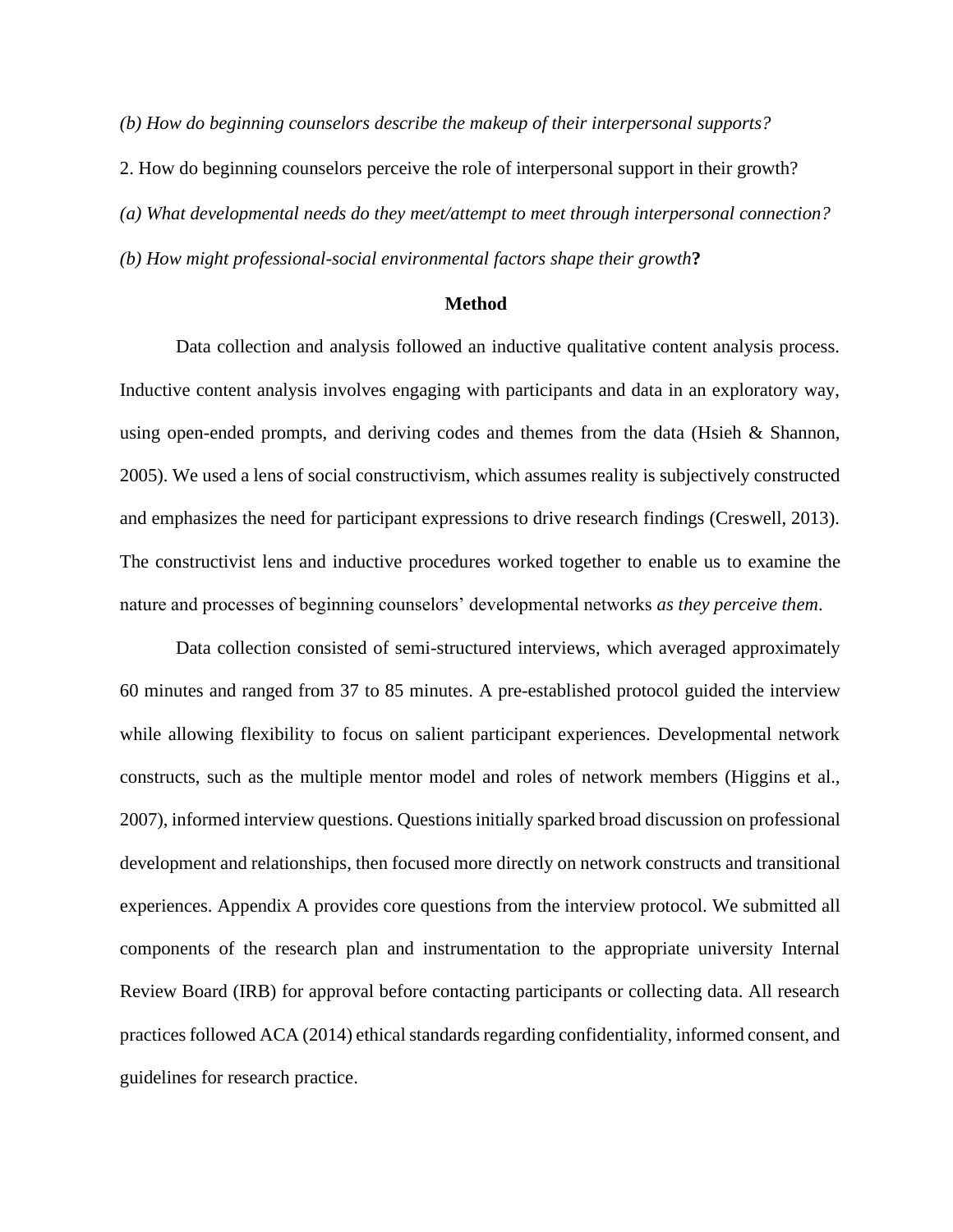#### **Participants**

Participant selection involved criterion sampling (Creswell, 2013). We established selection criteria and contacted representatives at graduate counseling programs, mental health agencies, and professional associations. Selection criteria specified that participants must: (a) be within two years after graduation from a clinically-focused CACREP-accredited master's degree program and (b) have practiced continually (minimum average of 10 hours per week, no breaks exceeding four consecutive months). The principal researcher interviewed 12 beginning counselors, six in person and six via video conference. All participants obtained master's degrees in clinical mental health counseling, with one holding a dual degree in clinical mental health and school counseling. Participants represented seven graduate programs, three geographic regions of the United States (Southeast, Northeast, and Northwest), and multiple community settings (e.g., rural, urban, suburban). Three participants identified their gender as male and nine as female. Table 1 further specifies participant demographics.

#### **Table 1**

| Pseudonym   | <b>Sex</b> | Age       | Region<br>(US)   | Community<br>Setting | Type of Work            |
|-------------|------------|-----------|------------------|----------------------|-------------------------|
| Alex        | Male       | $40 - 44$ | Southeast        | Suburban             | Private/Pastoral        |
| <b>Beth</b> | Female     | $30 - 34$ | Southeast        | Mid-sized City       | Inpatient Hosp.         |
| Carla       | Female     | $25 - 29$ | Southeast        | Rural                | <b>Community Mental</b> |
|             |            |           |                  |                      | Health (CMH)            |
| Dana        | Female     | 45-49     | Southeast        | Rural                | Private & Inpatient     |
| Ellen       | Female     | $25-29$   | Southeast        | Rural                | <b>CMH</b>              |
| Francis     | Female     | $20 - 24$ | Southeast        | Urban                | <b>CMH</b>              |
| Greg        | Male       | $30 - 34$ | Southeast        | Suburban             | Private/Pastoral        |
| Hank        | Male       | $30 - 34$ | <b>Northeast</b> | Rural                | <b>CMH</b>              |
| Irene       | Female     | $25 - 29$ | <b>Northeast</b> | Urban                | Addictions              |
| Julie       | Female     | 45-49     | Northeast        | Travels/Varies       | Addictions              |
| Kacy        | Female     | $25 - 29$ | Northwest        | Rural                | <b>CMH</b>              |
| Lily        | Female     | $25-29$   | Southeast        | Rural                | <b>CMH</b>              |

*Participant Demographics*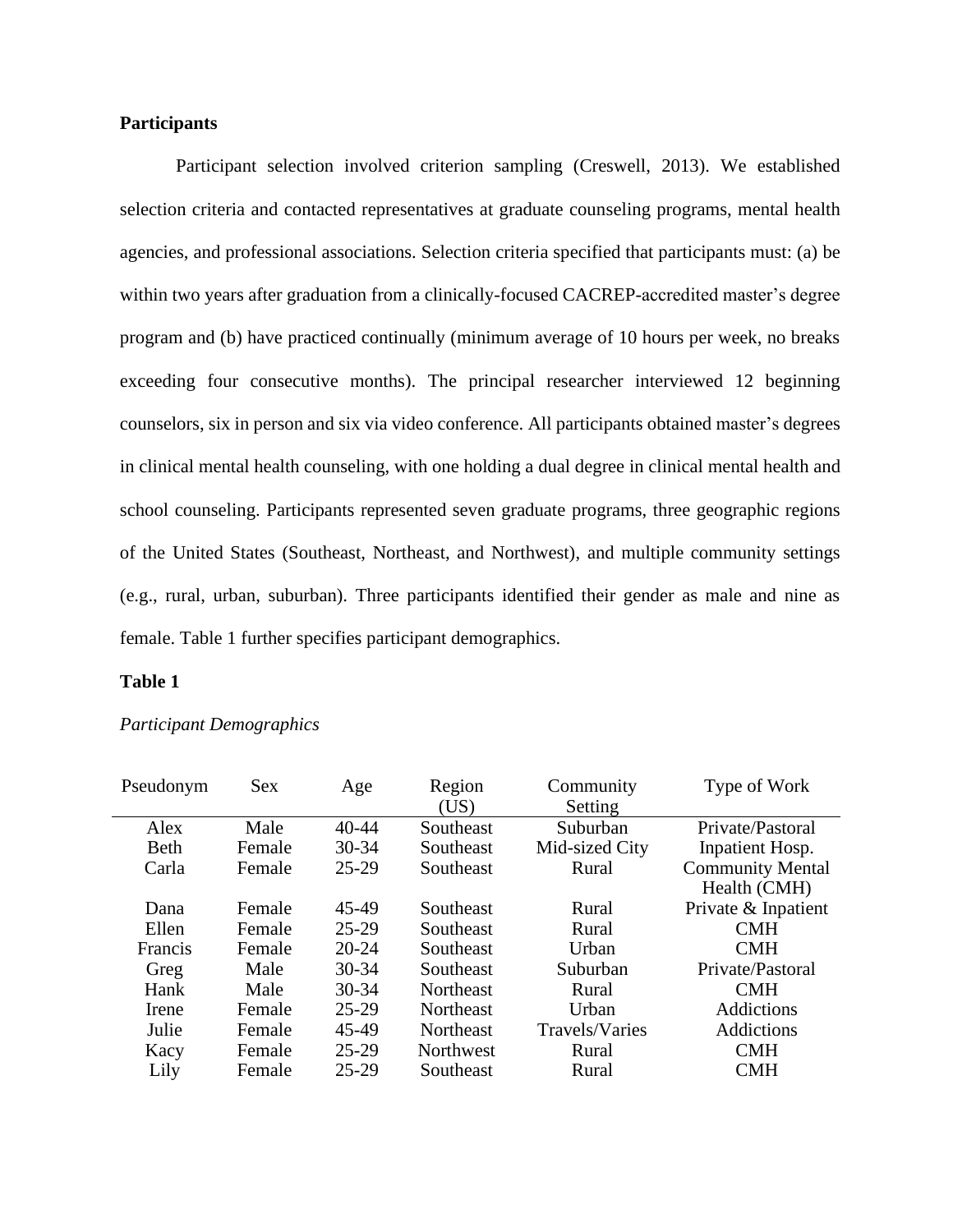#### **Data Analysis**

Data analysis integrated Creswell's (2013) five steps for qualitative analysis and Hsieh and Shannon's (2005) strategies for inductive content analysis. The first step involved organizing data into single interview transcripts. Second, the principal researcher read the entire data set multiple times, adding highlights and margin notes (Creswell, 2013). The principal researcher led steps three and four (coding and interpreting) with support from the second author and an outside peer debriefer (Hsieh & Shannon, 2005). Third, the principal researcher coded each sentence in initial and revisionary rounds (Creswell, 2013). Following Hsieh and Shannon (2005), the principal researcher developed initial codes from a subset of the data (three interviews), modified initial codes through remaining interviews, then repeated coding through the entire data set. Next, Hsieh and Shannon's (2005) interpretation strategies guided the following steps: a) defined codes and themes; b) provided specific examples of codes and themes in the Findings; and c) examined findings in light of relevant theories in the Discussion. All participants were assigned pseudonyms to maintain confidentiality.

#### **Statement on Reflexivity and Trustworthiness**

Throughout the research process, we considered and attended to the potential effects of our positionality on data collection and analysis. At the time we conducted the study, the principal researcher was a doctoral candidate in counselor education and the second and third researchers were counselor education faculty. As such, our vested interest in counselor development and our own developmental experiences in the counseling profession shaped the lens with which we approached the study. In particular, the principal researcher's interest in developmental networks of beginning counselors stemmed from the challenges he experienced transitioning from academic training to the counseling workforce. His experiences as a developing counselor had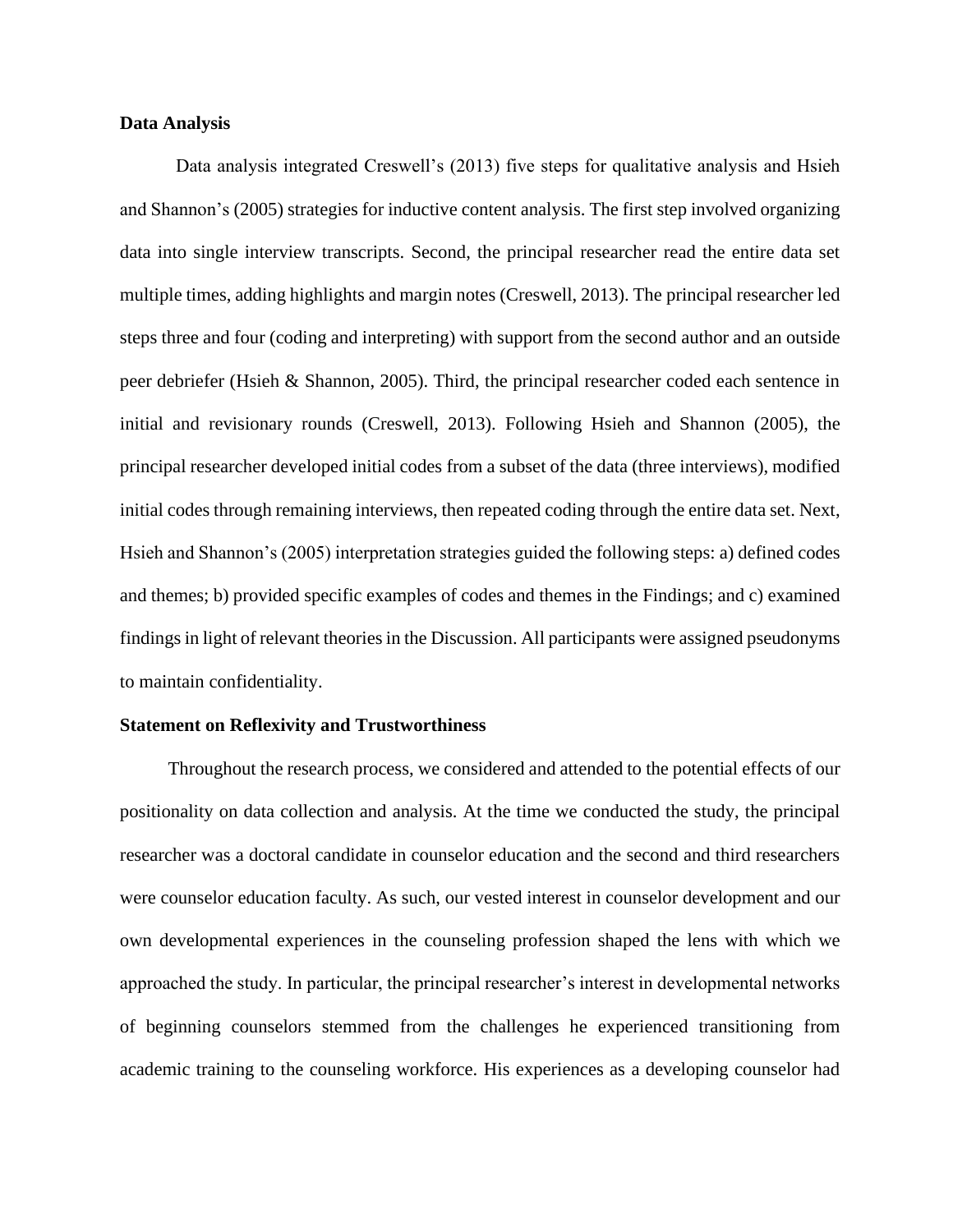the potential to create or hide assumptions about the experience of others during the course of this study. For example, ignoring this positionality may have led him to assume participants felt certain levels of isolation and anxiety as they transitioned to practice.

To address these biases, we implemented several bracketing procedures—steps designed to suspend our preconceived notions and focus merely on participants' experiences in the data (Creswell, 2013; Hsieh & Shannon, 2005; Vaismoradi et al., 2013). First, the principal researcher engaged in weekly reflection and documentation by keeping a reflexive journal from the onset of participant recruitment until the completion of the initial report of findings. Further, before collecting data, the principal researcher engaged in a role reversal interview, taking the role of interviewee as the second researcher presented questions from the interview guide. This allowed us to evaluate the interview guide and increase awareness of the principal researcher's biases. The first, second, and third researchers consulted regularly throughout the process, continually reflecting on potential assumptions and reviewing execution of research protocols.

We employed additional procedures to promote trustworthiness in the study (Creswell, 2013; Hsieh & Shannon, 2005). Three peer debriefers reviewed our data analysis process and conclusions. We maintained an audit trail including interview recordings and transcripts, detailed documentation of the data analysis process (i.e., coding tree and definitions of codes and themes), and the reflexive journal. We engaged in member checking by sending participants a summary of the final analysis for their review and clarification. Three participants responded and indicated the findings accurately described their experiences; no participants suggested changes. Finally, we provided rich descriptions of data in our report of findings.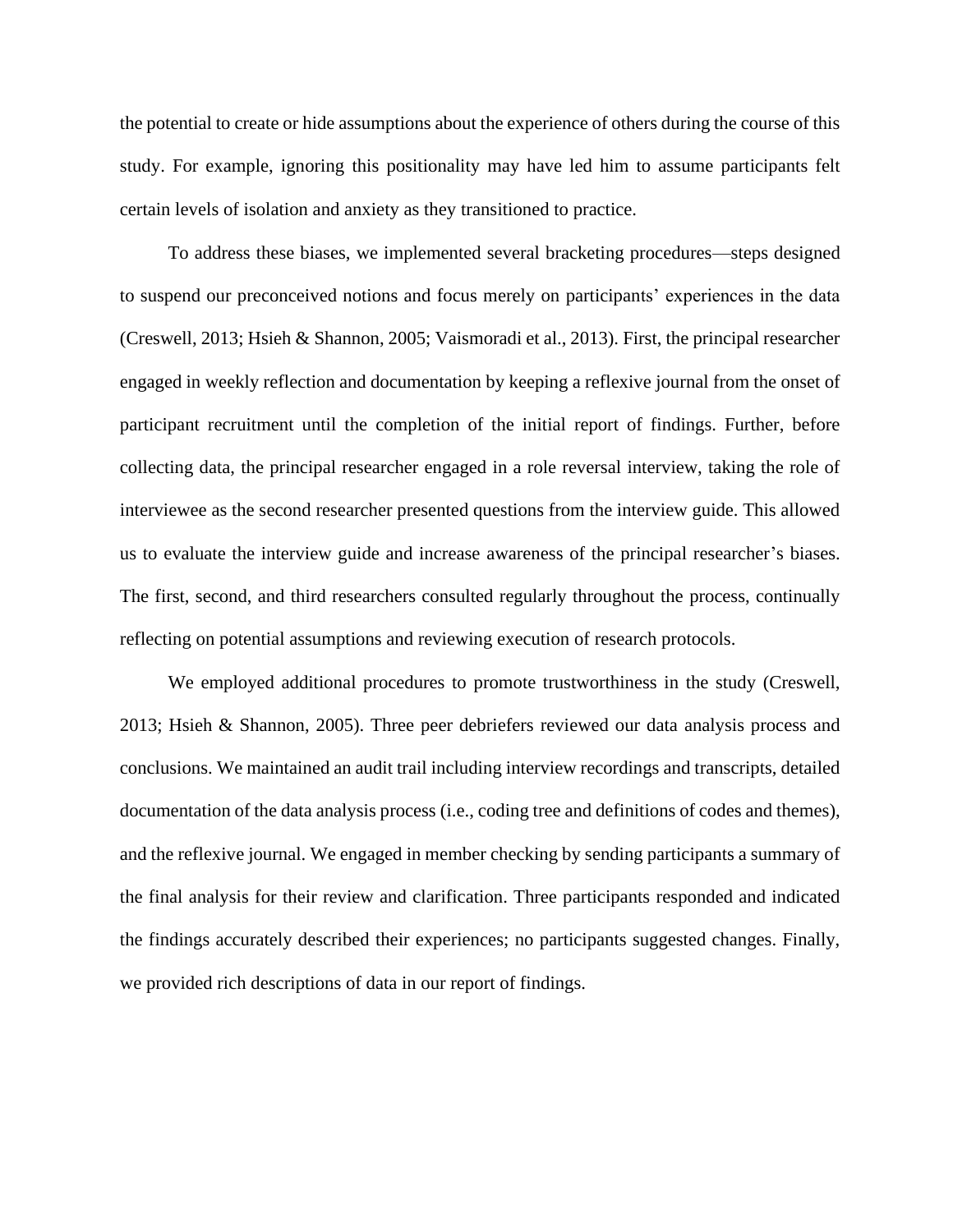#### **Findings**

Results represent participants' descriptions of relational experiences that shaped their development. Participants discussed influential relationships that were multifaceted in setting, nature, and purpose. Participants described preferences and strategies that were important to initiating and forming supportive networks. They discussed both conscious and, in retrospect, unconscious factors influencing their relational navigation—their decisions in drawing closer, pulling back, or altering the goals of their interactions. In all, data analysis yielded construction of five themes: Context of Personal-Professional Identity; Adjustment/Transition; Growth Orientation; Network Organization; and Connective Tissue.

#### **Theme 1: Context of Personal-Professional Identity**

The first theme describes contextual factors that shaped participants' professional development and supportive relationships, including events and stages-of-life, geo-cultural context, participant personality, and work setting. Participants discussed the impact of both negative and positive life events. For example, Alex reported the death of his father after graduation delayed his entry into clinical practice and shaped his sense of professional identity. Greg and Hank discussed how having children caused them to reevaluate their values and the prioritization of clinical practice. Others noted ways geographic location or cultural surroundings influenced their professional interactions. Due to limited resources in her rural setting, Kacie depended on long-distance relationships to connect regarding social justice issues.

Several participants also noted how their own personality traits provided context for their professional relationships. For example, Dana reflected, "I'm a really laid back outgoing person, I feel like I form relationships really easy;" then, "[however], the depth of those relationships is completely different…I'll get to know you and I'm friendly and everything, but then when it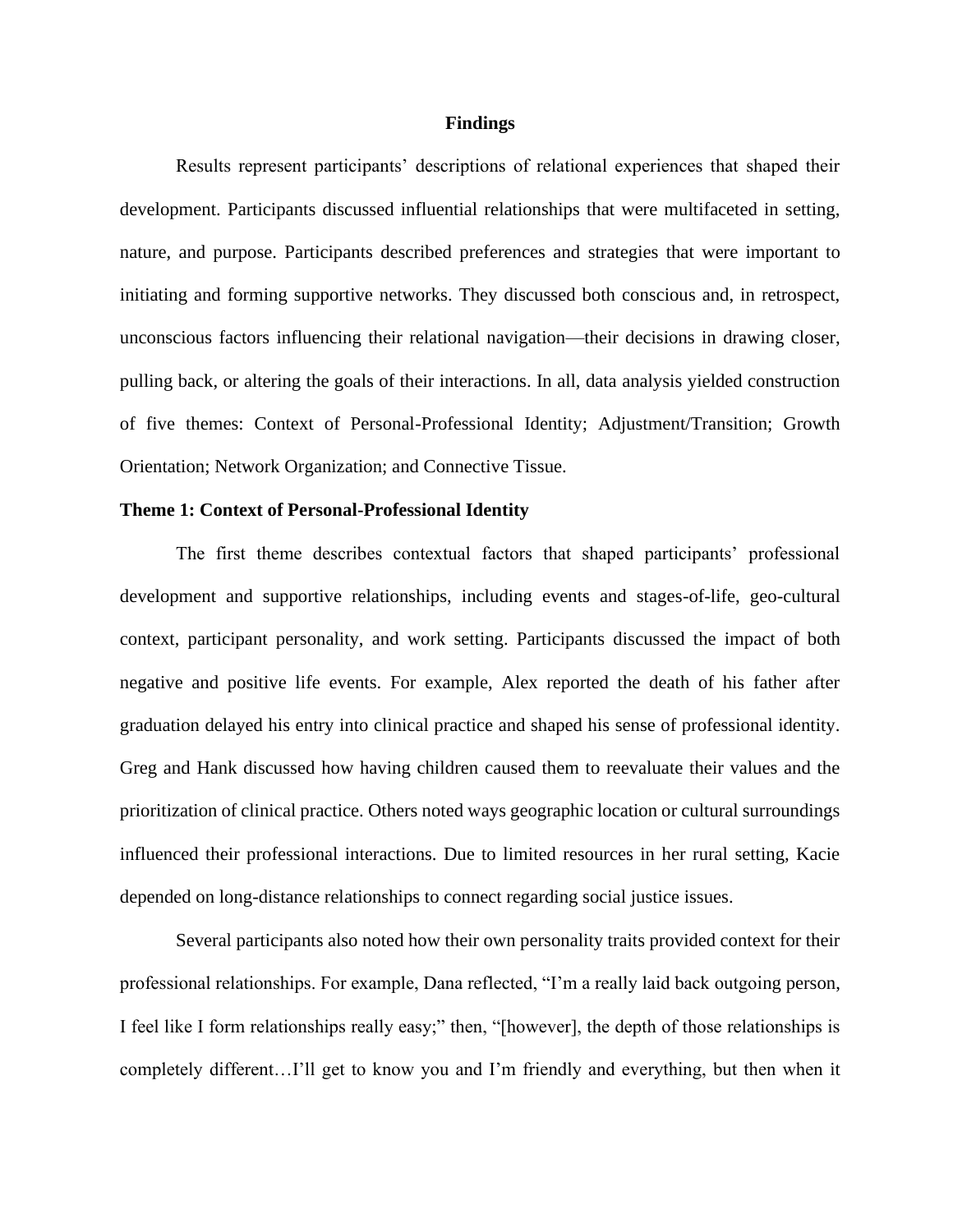starts going deep, I kind of draw that line." Lily explained how her tendency to be quiet or reserved around others shapes how she forms interpersonal connections: "I don't do so well with seeking out relationships. Usually they have to be structured into something."

The structure of the workplace environment served as another contextual factor. Several participants reported benefiting from a positive atmosphere in the workplace. Kacie relayed, "that kind of supportive, comfortable environment has really fostered that ability for me to go and make…connections with [coworkers]." Participants also discussed the impact of tension and conflict in the workplace. Francis described an uneasy relationship between two treatment teams in her former job: "They had a Christmas party and they didn't invite us …that was rough and felt like that community was…not a community." Finally, participants discussed the impact of high demand, fast-paced work environments. Carla expressed surprise at the constant activity of clinical settings: "It's just like a little hive, just going, going, going." Two participants discussed ways these challenges fostered growth: Irene described learning to "think on my toes" and Ellen said the fast pace "pushes you into developing a lot more quickly." We further explore these experiences of challenge, learning, and adjustment within the next theme.

#### **Theme 2: Adjustment/Transition**

The second theme involves participant adjustments as they transitioned to practice. Participants described changing relationships, the lasting impact of graduate school, specific transitional challenges, and resources that helped them overcome challenges. Participants discussed several ways relationships evolved during their transition to practice. Irene, Julie, and Beth described a decreasing reliance on professional supports as their self-efficacy grew, with Beth stating, "I'm more stable now. It took a year to get to that confidence point, but now it's just more like a benefit for growth rather than a dependency on it." Conversely, some participants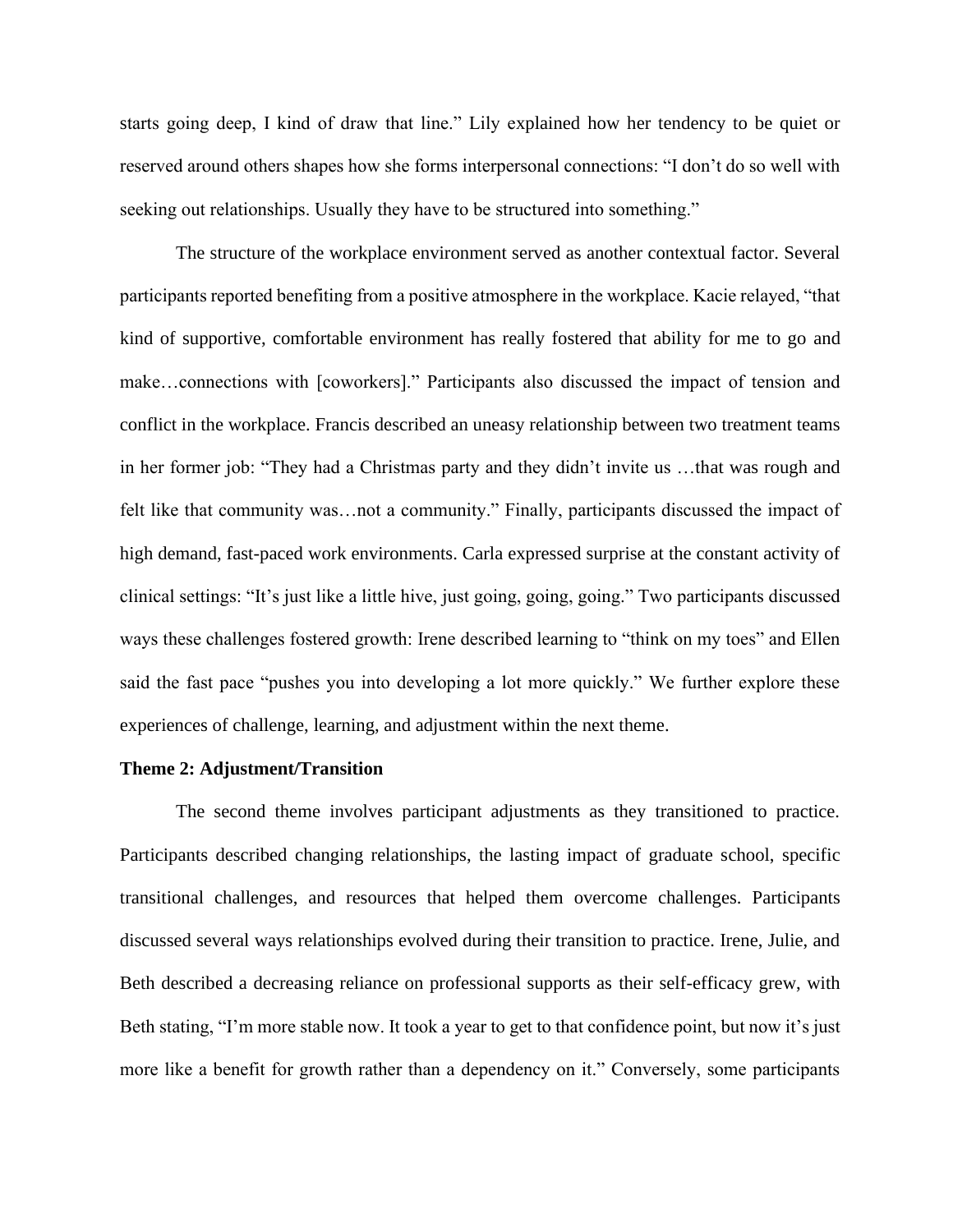described an increase in consultation and communication with other professionals. Dana and Ellen both stated that they became more likely to consult with coworkers and peers as they learned to more effectively utilize counselors around them as a resource. Dana maintained that training in her graduate program impacted her capacity for interpersonal connection, noting she learned to be "more vulnerable" with those around her.

Participants discussed several experiences in their academic training that shaped their ability to adapt following graduation. Ellen explained that her training helped her endure challenges that arose, "trusting and having confidence that I was…where I had been told I was developmentally. That was something that I had to remind myself of pretty often." On the other hand, several participants expressed that perceived limitations in graduate school training constituted a developmental challenge. Four discussed the struggle to apply core academic content to a wide variety of specific clinical challenges. Beth stated, "They're not a textbook …these are real people…" These challenges also centered around pragmatic aspects of counseling. Alex and Greg noted a lack of training regarding business-centered aspects of the profession, and three other participants felt unprepared for diagnosis and documentation.

Experiences of disconnection also challenged participants as they adjusted to practice. Beth noted, "I didn't have somebody in the room with me anymore [in working with clients]." Others discussed an absence in social connection. Hank believed his age, family roles, and rural context precluded connecting with professional peers. He explained that while supervision provides a "degree" of this social connection, "it's not the same as having…someone I can go get a beer with and talk about therapy." Multiple participants noted that disconnection worsened self-doubt, recounting moments wherein they questioned their competence and fit for the field.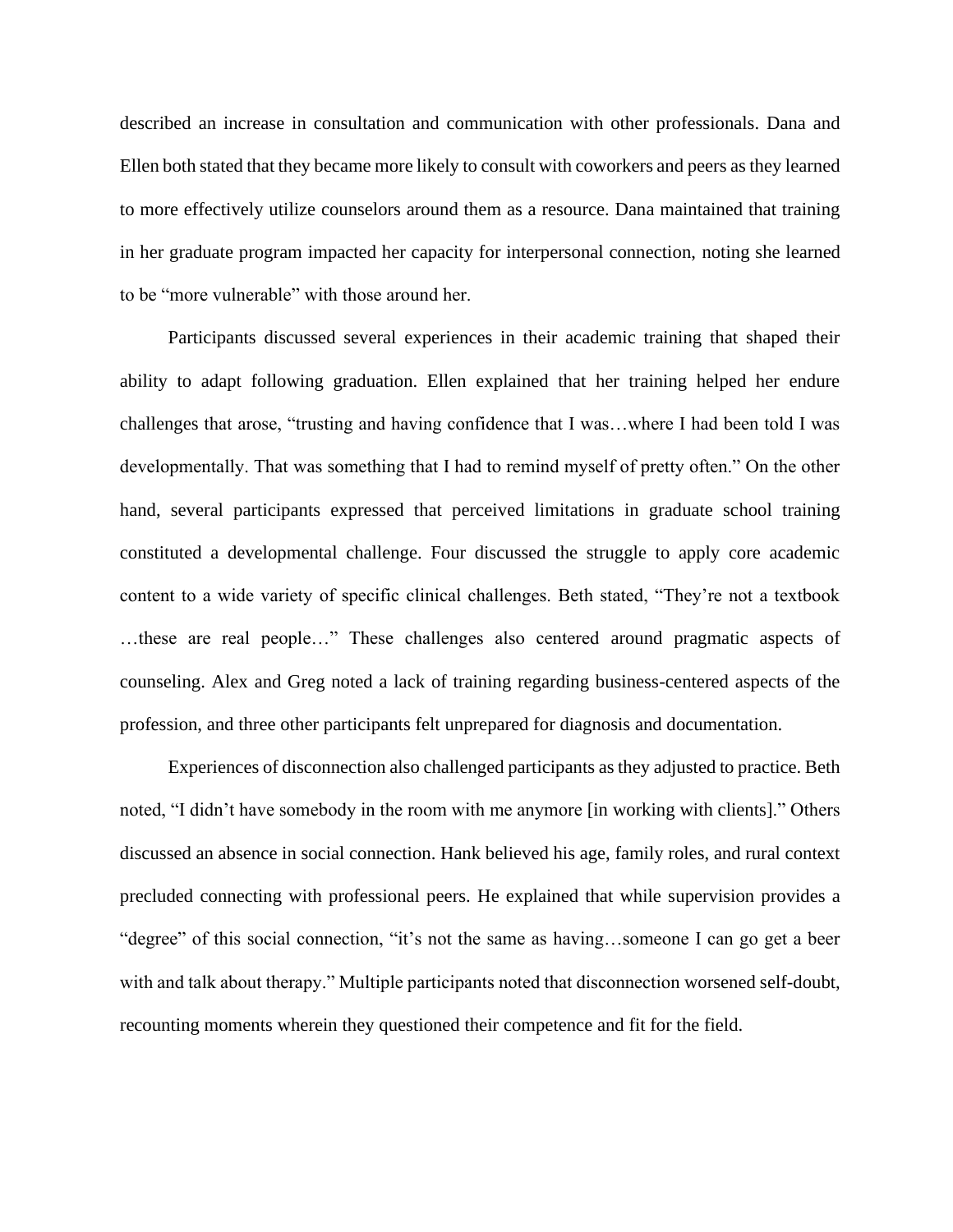Participants mitigated these challenges by accessing social resources. Four expressed that sharing self-doubt experiences with others was important in their coping and growth. Carla valued openness and encouragement in her ongoing relationship with staff from her internship site, stating, "having that particular group to kind of build you up, but also let you know that that thought itself isn't crazy…that everybody has those doubts. That's been really important."

Relationships from graduate school were significant for participants. All 12 discussed continued meaningful relationships wherein they, at minimum, "checked in" with contacts from their graduate program. Two stated their cohorts remained in close contact via social media and regular gatherings. Ellen described leaning on former classmates for "community." Others maintained relationships with faculty. Four received supervision from a former professor and three more consulted with professors regarding clinical and professional issues.

Participants also discussed the impact of relationships built during field experiences. Eight of the 12 were hired at their practicum or internship sites after graduating. Dana described the importance of maintaining these relationships for future job prospects: "You want to have those connections so that…when [a position] comes up that they hear about, they think of you." Participants explained that practicum and internship staff provided more than employment opportunities. Though not employed by her internship site, Carla said she still considers the staff her "professional family" and often seeks their guidance. In the next theme, we move beyond mitigation of challenges to discuss how developmental resources fostered participant growth.

#### **Theme 3: Growth Orientation**

The third theme focused on experiences that supported professional growth, intentional interpersonal strategies participants used to facilitate growth, and processes of increasing selfefficacy. Participants identified exposure to diversity and continuing education as key growth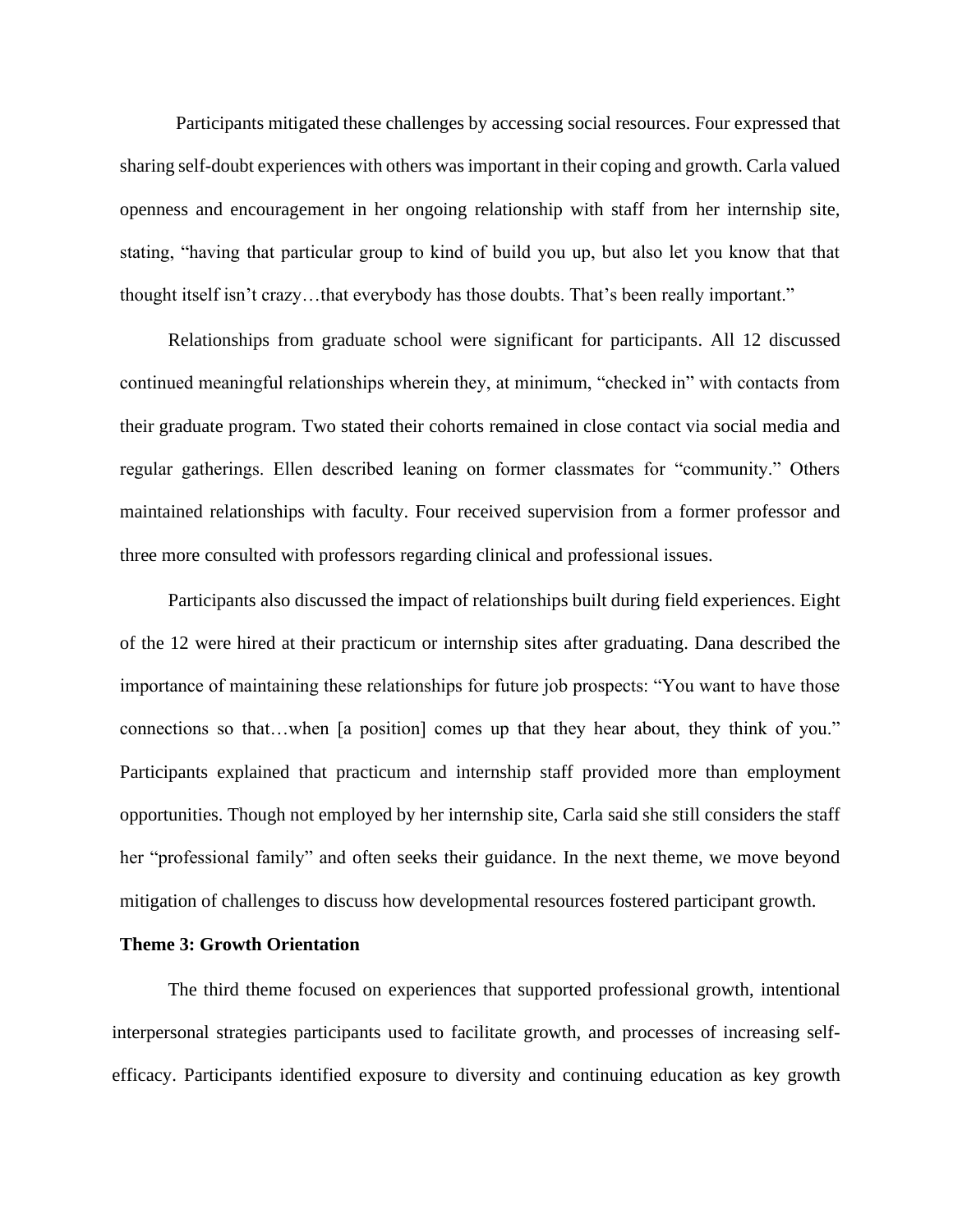experiences. Several participants placed value on including diverse backgrounds and perspectives in their network. For example, Greg reported he intentionally "cultivates" relationships with others who help him "pay attention to the world" in new ways. Participants attained relationship diversity by a multitude of means. Several expressed working alongside professionals in different roles (e.g., case managers, nurses, and physicians) helped them reach greater understanding of the healthcare fields. Others said working with clients from diverse backgrounds facilitated their professional growth. For instance, Dana and Julie explained how client interactions helped them develop selfawareness as they examined countertransference experiences and implicit biases.

Beyond diverse relationships, participants emphasized the role of ongoing educational experiences in solidifying and expanding their competence. Alex, Greg, Hank, and Julie discussed attending trainings, seminars, and online courses to increase their clinical knowledge. Ellen and Lily often consulted with coworkers about specific client issues and relevant resources. Francis and Beth described clinical supervision as an important information source, with Beth stating her supervisor fills a "research role"—helping her stay current regarding research in the counseling field. Dana explained that continuing education is an essential practice because graduate programs provide only a "foundation" from which counselors must build.

Participants also described intentional strategies they implemented to grow through social connections. Two described expanding their network by asking existing contacts to connect them to others who might help with a particular issue, creating a snowball effect. Julie described a "trickle down" system to access support. She first consulted coworkers. Then, if she did not receive a sufficient answer, she turned to more trusted relationships, eventually leading to her clinical supervisor. Three stated they regularly "checked in" with other professionals with the primary purpose of strengthening rapport. Ellen explained that, though introverted by nature, she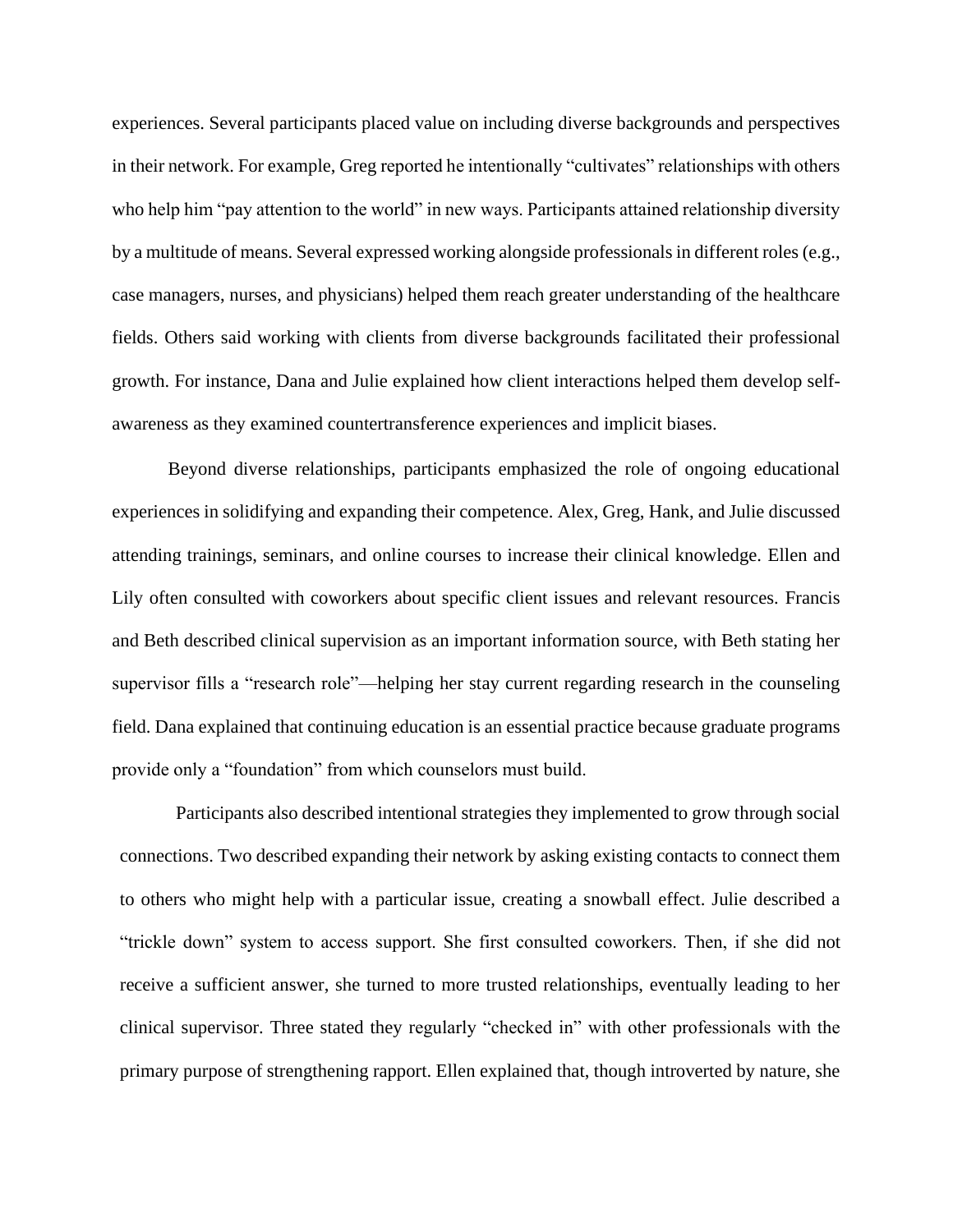intentionally reached out to her coworkers and laid foundations for supportive relationships she knew would be important later. She challenged herself:

Sometimes, go ask a question. You haven't been down that side of the hallway all week, [if] you don't really have a question, think of a question…because…when you *do* have a question, you're going to feel comfortable going down there. So that's something I'm still consistently trying to push myself into on a weekly basis.

Participants also described intentional strategies for fostering their self-efficacy, which they identified as an important component of growth. Dana, Irene, and Carla emphasized selfacceptance, working to trust in their competence and let go of rigid expectations. Carla reflected, "even if I don't feel totally competent, [I] just kind of trust in the fact that…I'm semi-competent to have gotten this far." Four participants described a developmental process wherein they gradually advanced from concrete tasks to more abstract skills. Ellen explained that after getting comfortable with elemental aspects of practice, she began initiating "conversations about those bigger picture things." Six reported that reflecting on specific events in their practice enabled them to draw lessons for their continued development. For example, after observing a coworker's negative behaviors with a client, Beth reflected on how she could meet her own self-care needs to avoid engaging in similar actions.

Participants further described how others impacted self-efficacy: through processes of empowerment and validation. Several expressed feeling empowered or "pushed" by supporters. Dana, Irene, Julie, and Carla described a process of balanced support, in which supporters offered guidance without being too directive. Dana stated, "[My supervisor] doesn't feed me information. He challenges me to find the solution for myself." Four participants expressed that receiving trust and confidence from authority figures and colleagues increased their confidence. Hank stated that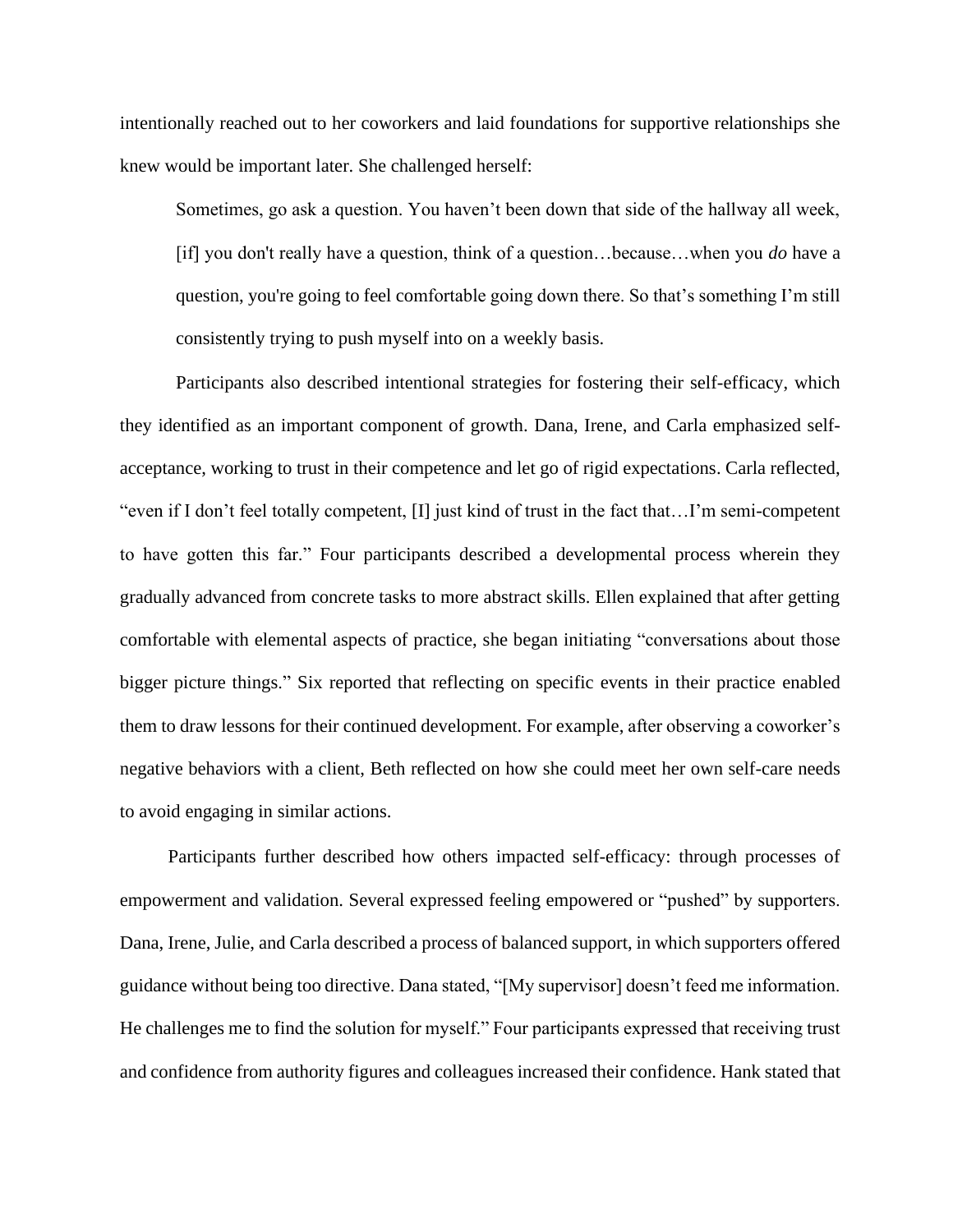his supervisor showed trust by granting him freedom to try new approaches in his work, which was "helpful in me learning to trust myself." Francis, Beth, and Hank explained that having the opportunity to take leadership roles with interns also helped them to feel more competent and established in their roles.

External validation also played a role in participants' self-efficacy development, as eight described it as an important part of their developmental support. Examples of external validation included positive clinical results, normalization of challenges, and praise from professional authorities. Irene, for example, reported that positive feedback and encouragement from professional and personal relationships strengthened her commitment to the profession, helping her "realize…that [counseling] is where I'm supposed to be." In the following theme, we describe the interpersonal structures where the above growth processes take place.

#### **Theme 4: Network Organization**

The fourth theme focused on the organizational structure of participants' supportive networks, including types of network boundaries, processes for making boundary decisions, and the impact of power differential on network structure. We developed a network boundaries model to demonstrate participants' network structure (Figure 1). As demonstrated in the model, network boundaries are imaginary lines determining the nature and scope of developmental relationships. Participants distinguished between network relationships in three ways, including distance in relationships (*proximal boundaries*), types of member roles (*role boundaries*), and the degree of spillover tolerated between roles (*role boundary permeability*).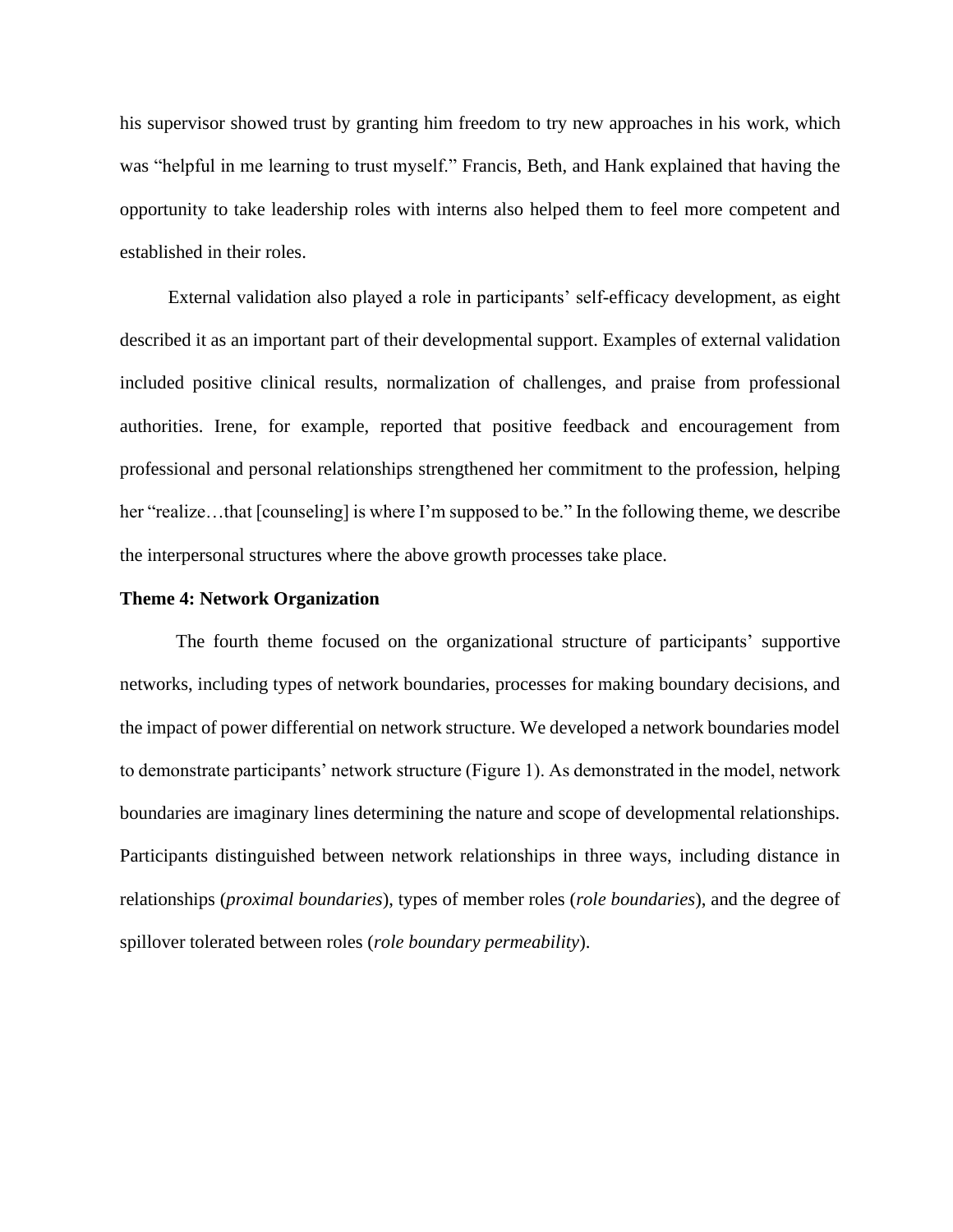# **Figure 1**

#### *Network Organization Visual Model*



\*Circle lines represent proximal boundaries \*Straight lines represent role boundaries \*Solid and dotted straight lines represent differences in boundary permeability

All 12 participants described *proximity* as a factor in network relationships. For example, Dana described her spouse as closest and most impactful, followed by her clinical supervisor, then more tangential relationships. Participants measured proximity subjectively, in part, based on the information they were willing to share with each network member. Three stated they held back personal elements of their clinical work (e.g., countertransference or insecurities) from coworkers and shared these issues with their clinical supervisors. Another proximity measure involved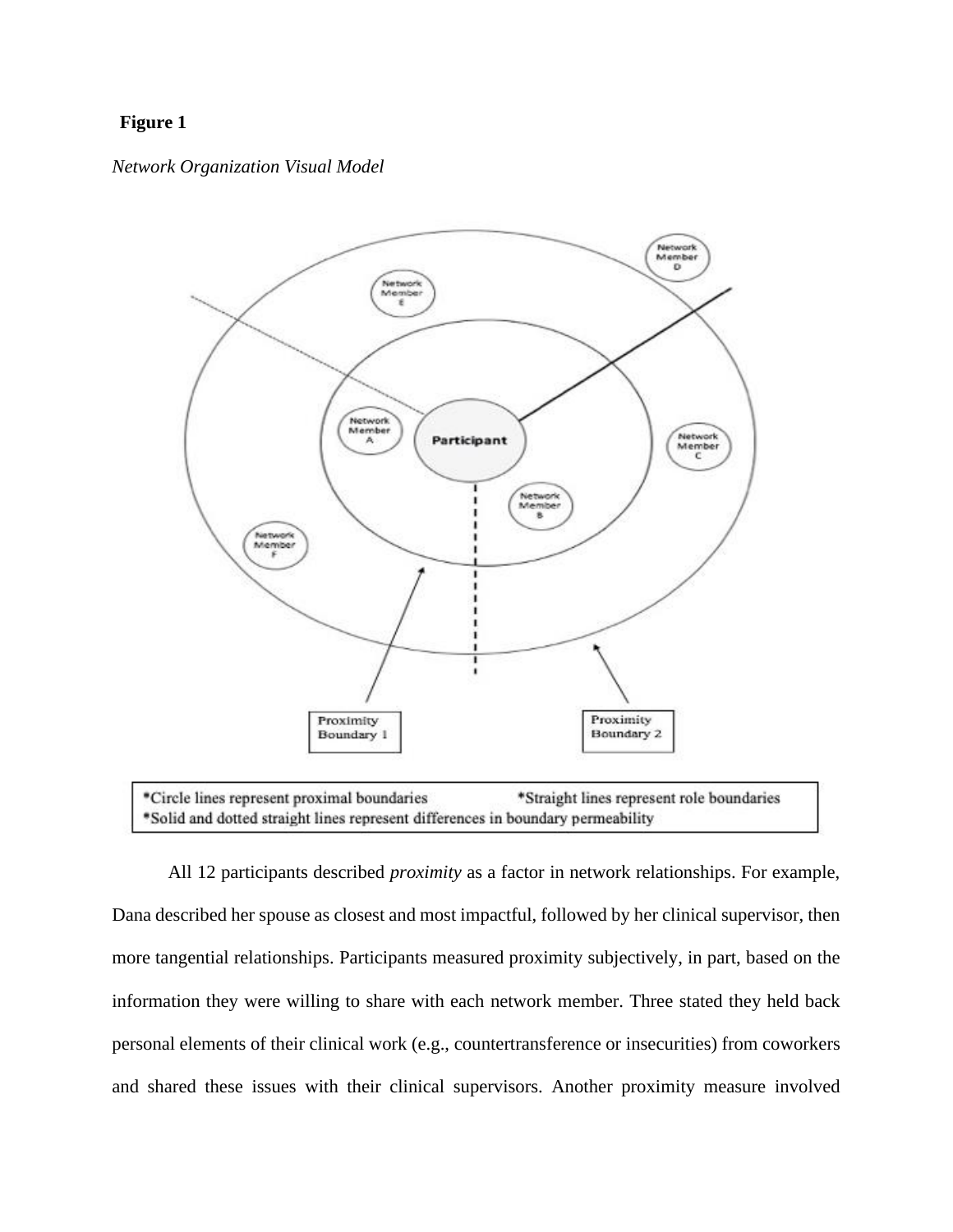personal connection within professional relationships. For example, Carla considered individuals from her former internship site to be close friends with whom she could share several different "aspects" of herself.

All 12 participants described *role boundaries* categorizing the support they received (i.e., *role* of supporters). Several discussed ways they conceptualized specific relationships. Alex identified three categories of support, "family, school, and licensure" (i.e., relationships connected to seeking licensure, such as clinical supervision). Greg categorized people he can contact when he faces an urgent need as "in-case- of-emergency-break-glass kind of people." Role boundaries also determined the size and magnitude of supportive roles. Four participants said their clinical supervisor filled the largest, most prominent role. Hank explained his supervisor went beyond technical skill to "challenge me to…understand what's going on in myself as I'm providing therapy, where I'm getting caught, where my transference is, where my own insecurities are coming out."

Several participants discussed the degree of spillover between roles (i.e., *role boundary permeability*). This included either multiple network members filling one role or one member filling multiple roles. Participants varied in their comfort with role spillover. Lily preferred firm role boundaries: "They each sort of fill, like their own niche… I don't like them to overlap." Carla described variety in role permeability, viewing professional and personal relationships as "separate parts of my life," while identifying colleagues from her internship site as close friends. Some experienced boundary crossover as unavoidable. Kacie, who worked in a rural setting, disclosed that her clinical director was also her landlord; Hank noted that, due to a lack of peer counselor relationships, his clinical supervisor also filled a social-professional role.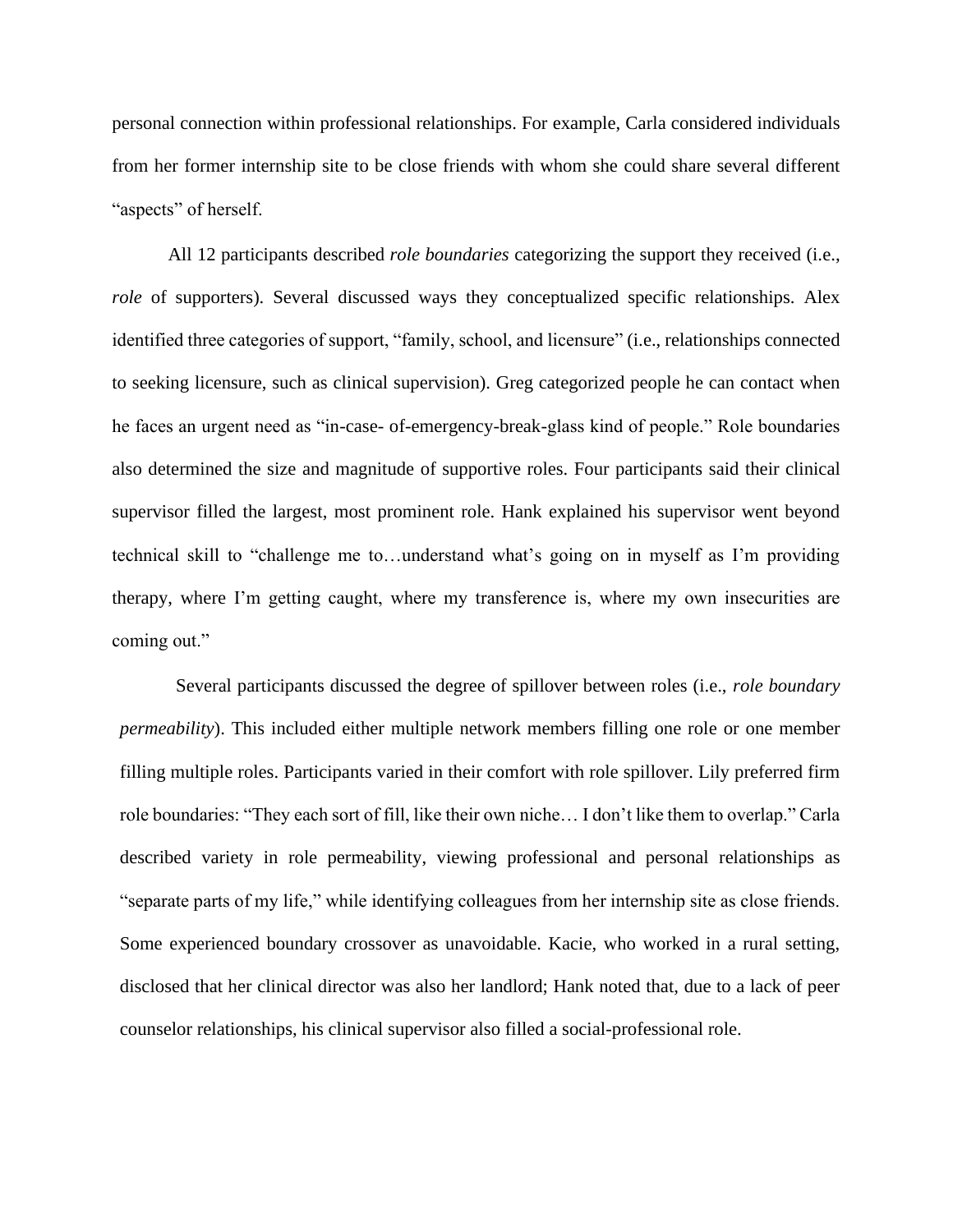Participants discussed multiple factors influencing boundary decisions. Several indicated level of "trust" played a significant role. Carla stated she only sought advice from "people who I feel are very well qualified." Dana used caution in accepting guidance from a particular clinical director, stating, "[I'm] not sure I can completely trust the information I get from her." Alex, Kacie, and Hank expressed that accumulating personal interactions over time aided in deciding who they allowed to be close to them or fill certain roles. Greg stated professional interests largely guided his boundary decisions, as he sought those who fit his professional "lane."

Power differential also impacted participants' relationship structure and decisions. Participants described several figures with elevated power, including supervisors, administrators, and experienced counselors. Irene expressed that power played a salient role in her developmental experience: "I still feel like I'm very new to the counseling world…at the bottom working my way up." Others discussed positive and negative effects of power dynamics on their development. Participants described a positive experience of relationship *leveling*, occurring through participants growing (i.e., rising toward developer's level) or developers lowering themselves to establish a sense of equality. Ellen and Julie valued advanced professionals who were willing to "come alongside" them in their development. In an example representing both types of leveling, Beth described her evolving perspective of her clinical supervisor: "I thought he was way up here, and I was way down here. Now, I feel like we're pretty much equals. That's changed drastically…because he's…empowered me and made me feel like a better clinician."

Participants emphasized the importance of clear communication and forgiveness in building trust with their bosses. Carla and Ellen expressed frustration over supervisors who were uncomfortable giving negative feedback. Ellen stated, "You know, if I'm doing this paperwork wrong, I don't want to be doing it wrong for three months before someone finally tells me." Four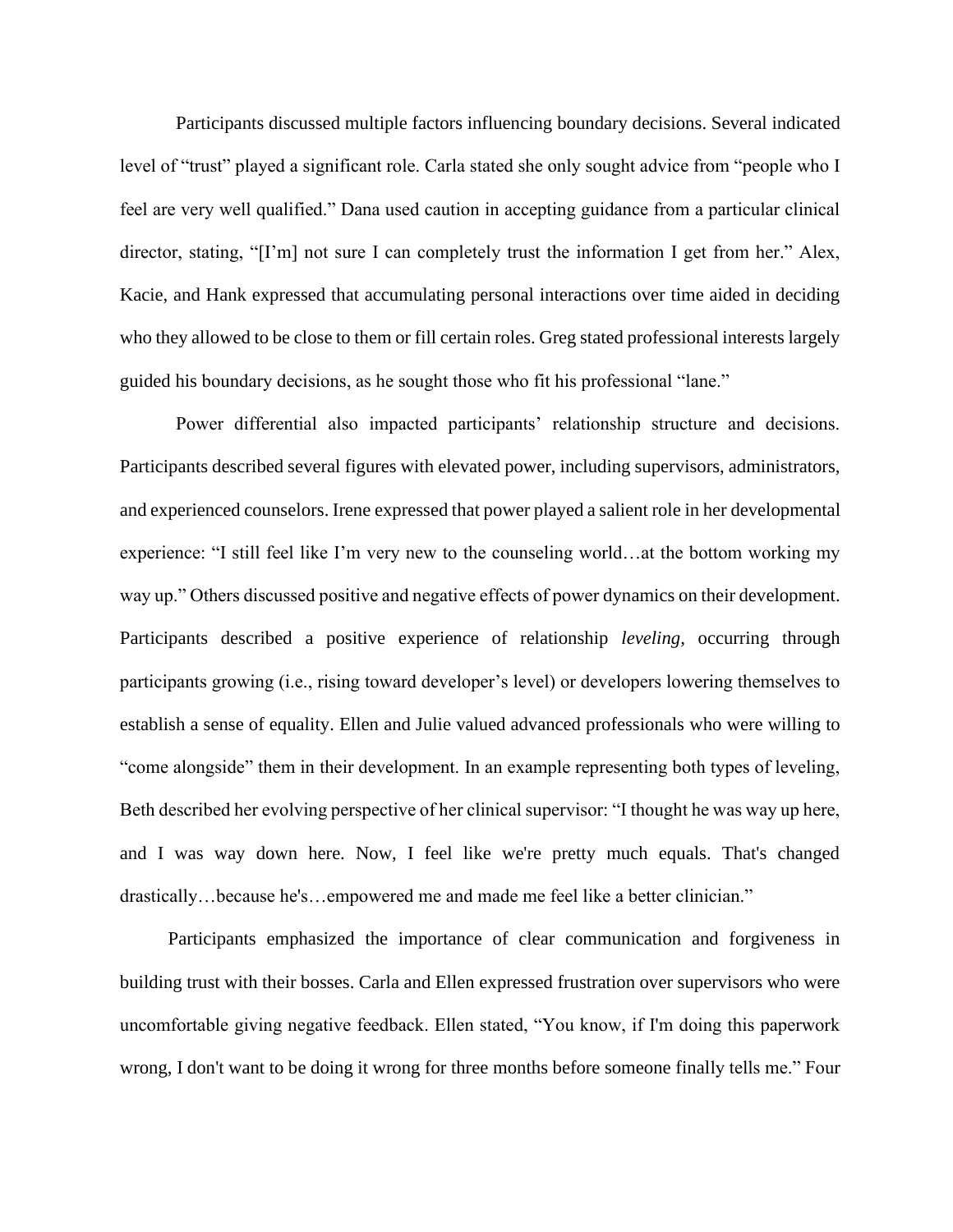participants expressed that the ability to be vulnerable and receive forgiveness was important for building trust with authority figures. Carla, for instance, described a scheduling mistake and her appreciation for her boss's understanding response. In the next theme, we more thoroughly describe qualities that helped participants deepen connection in supportive relationships.

#### **Theme 5: Connective Tissue**

The fifth theme involves factors that bonded participants to network members. Participants described experiences linking them with supporters, services supporters offered, and qualities of supporters they strived to emulate. Participants valued supporters with whom they felt understood and shared meaningful aspects of their worldview. Five participants used the phrase "gets it" to refer to others who understand their experience. Several participants described certain supporters with whom they feel understood on a deep, holistic level. Dana discussed talking to her husband at the end of a workday: "He's present, and I don't feel like I have to force him to understand. He just takes it as it is, and he gets it." Ellen explained that her fiancé, who is also a counselor, "understands uniquely the experience of coming home feeling kind of drained." Others appreciated feeling understood within professional relationships. Hank expressed that his clinical supervisor, who was his professor and advisor in graduate school, "already knows me very well, knew me from school, knew my particular interests."

In addition to feeling understood, several participants valued relationships with individuals who have similar personality traits, clinical perspectives, and worldview. Alex stated these "kindred spirits" played a valuable role in his development. Dana explained she and her clinical supervisor shared a "mutual vision for what this community needs." Others described purposefully forming relationships with other counselors who share a "similar philosophy" regarding clinical practice and life.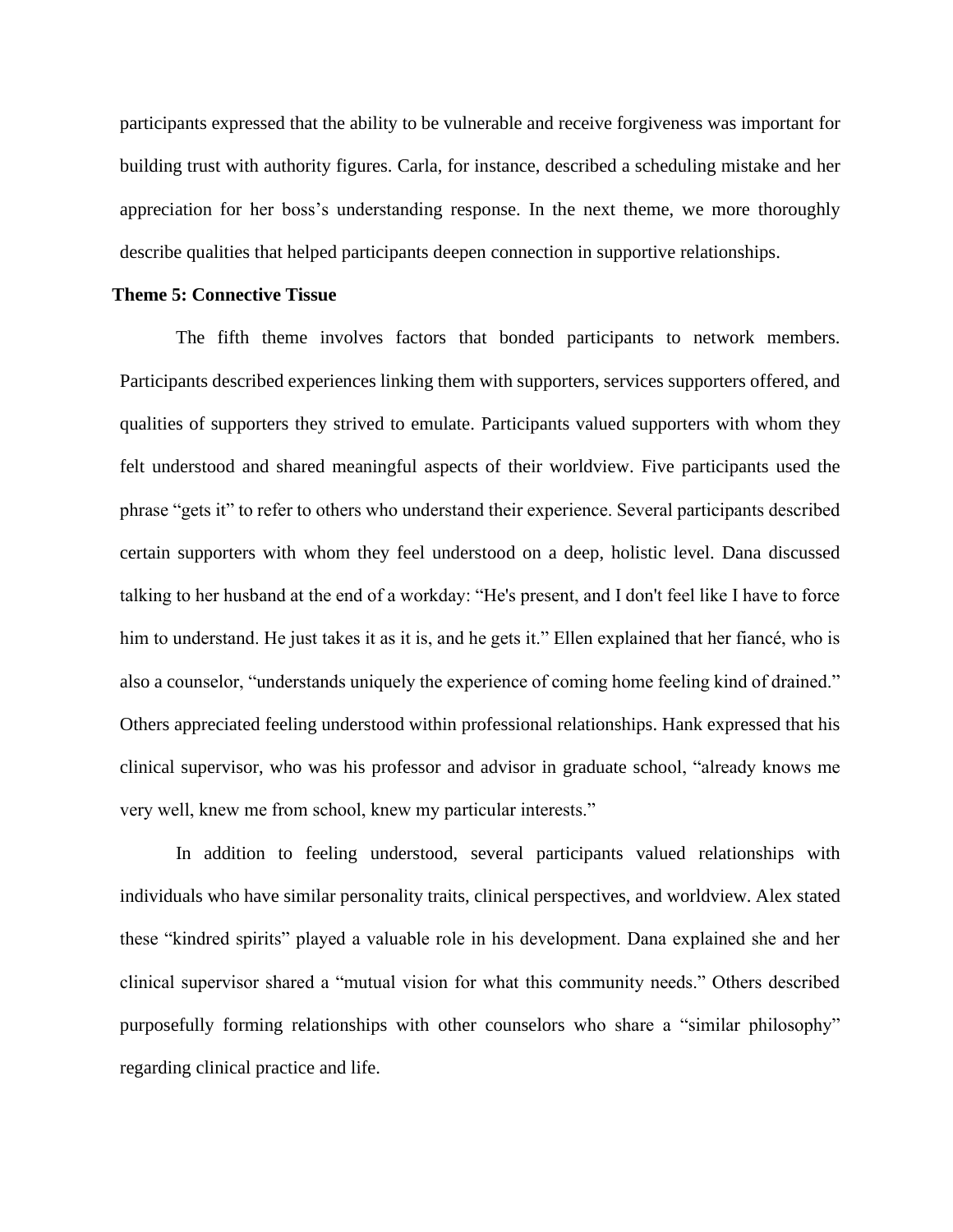Participants also described valued services they received from supporters. Several expressed appreciation for supporters they experienced as accessible and approachable. Francis described her workplace as an "open environment," stating she felt comfortable approaching several coworkers when she encountered challenges. Alex was grateful that his clinical supervisor was accessible "beyond the scheduled hours." Ellen and Carla described professional relationships in which they do not have regular contact with the individual, but the knowledge that the individual is accessible is helpful.

Further, participants expressed appreciation for individuals who exceeded participant expectations with actions of genuine care and support. Alex recounted ways family members, colleagues, his clinical supervisor, and other individuals went out of their way to help him in his development, concluding, "that's all heart right there." Carla described a meaningful experience with her boss. In her interview for the position, Carla mentioned an interest in a particular therapeutic training. Months later, when funding became available, her boss remembered Carla's interest and arranged for her to receive the training. Carla reflected on her gratitude and recognition of the gesture: "That was just like, something she knew [would be important], not only for this job, but for my future as a therapist."At least 10 participants expressed that supporters provided them with a sense of protection. Ellen indicated she felt more confident knowing other professionals were monitoring her work and would correct her if she were "doing something that's not healthy for my clients." Five described professional relationships that helped them identify and work through "blind spots" in their clinical practice. Kacie drew on an analogy of a trapeze act: "…Those three primary people: my colleague, my supervisor, my clinical director, have been that safety net…it's not just me alone in the field…I have these people that I can turn to." Several participants also specified ways they cope through professional relationships, including "venting"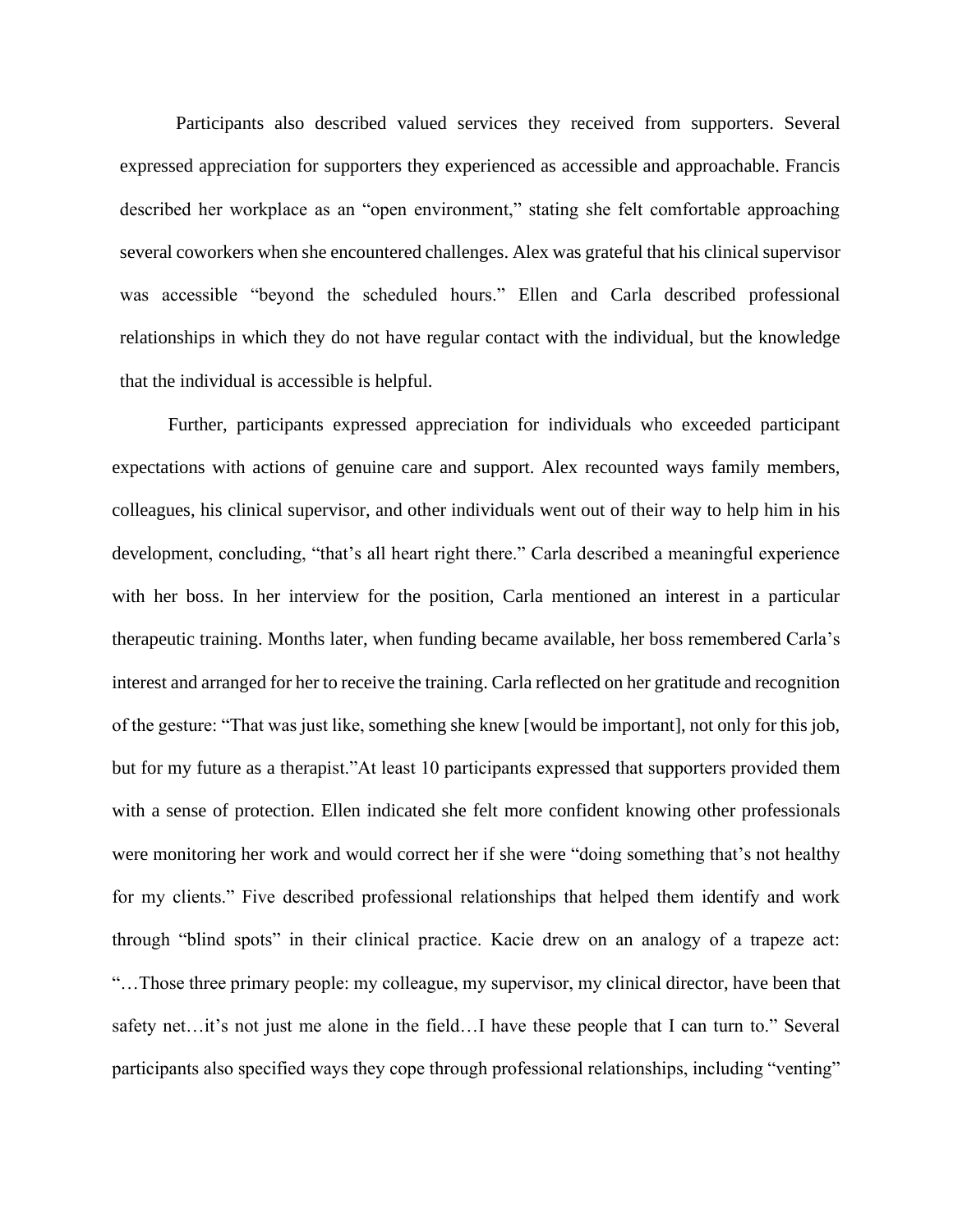and finding humor in shared experiences with coworkers. Ellen and Francis discussed the impact of sharing experiences and encouragement with former graduate school cohort members and other new therapists. Francis's colleagues reminded her that her work was meaningful—especially when she felt that she was not making a difference with particular clients.

All 12 participants discussed individuals they admired and sought to emulate among their supportive relationships. Some described active role models: Kacie looked to her experienced coworkers as she learned the ins and outs of her particular company and Alex modeled his work after a counselor working in a similar church-based setting (whom he contacted regularly). Other participants discussed more passive influencers: Greg followed professionals through their publications or trainings, stating, "These…authorial voices that I don't have any connection with…their work…informs what I do." Two participants discussed simulating consultations with a supportive person they could not directly access. Irene thought of a peer who died during their Master's program, asking, "What would *you* do in this situation?" When facing clinical dilemmas, Carla considered actions her former internship supervisor might take. These simulated consultations demonstrate the flexible, far-reaching, and ongoing nature of developmental relationships. In the following section, we discuss these findings in light of existing research.

#### **Discussion**

The purpose of this study was to examine how beginning counselors engage interpersonal supports and form developmental networks. Beginning counselors in the study described contextual factors and experiences that shaped their professional development, active steps they took to engage interpersonal resources, and qualities they valued in supportive relationships. Participants revealed the impact of their context on the makeup of their networks and identity, including differences in place of residence, work environment, and other factors. Some indicated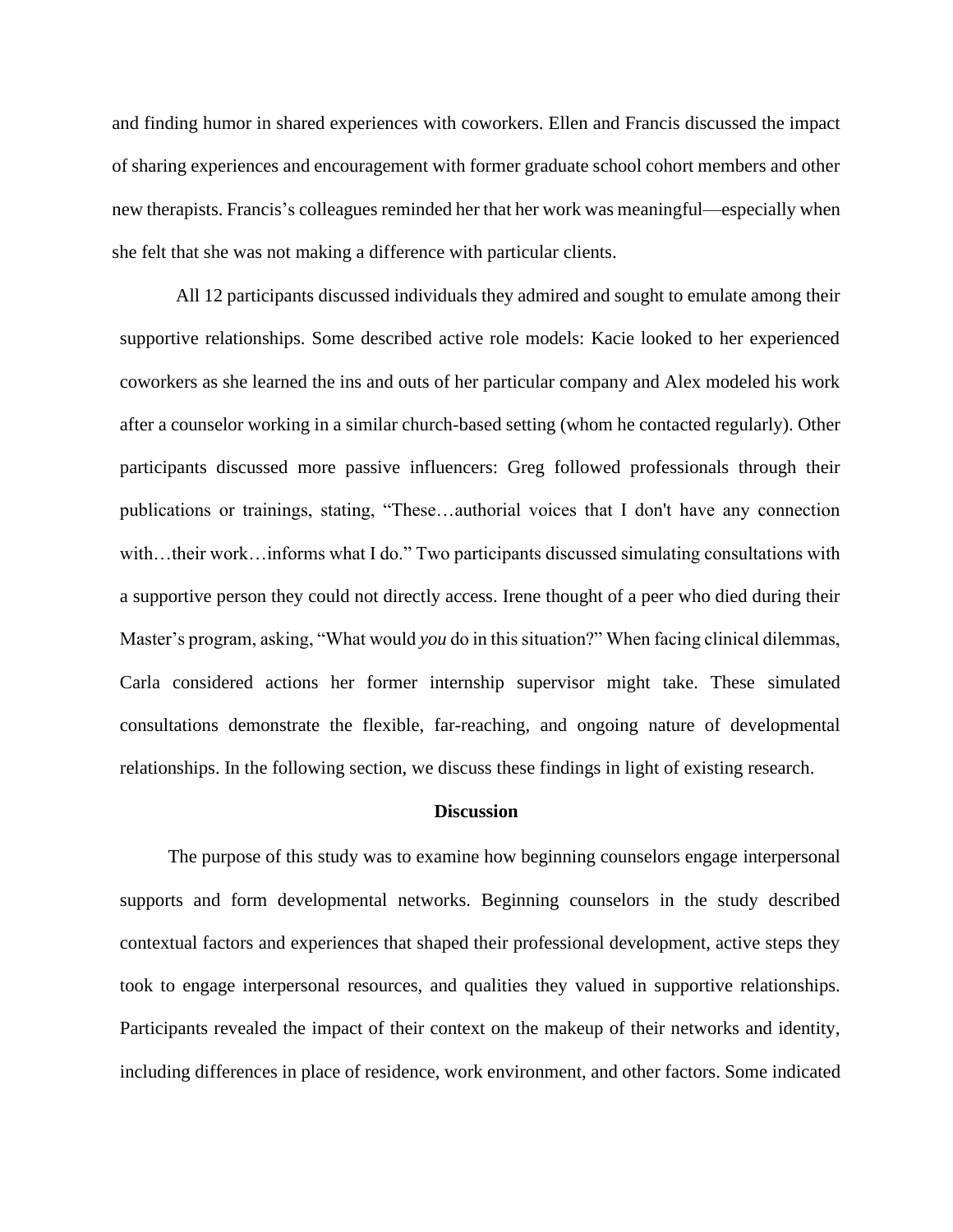experiences of isolation in rural or independent practice settings led them to lean more heavily on pre-established personal relationships. In unstructured settings, participants struggled to develop a sufficient network and tended to lean on relationships from graduate school, both of which are consistent with research on the developmental networks of professionals in career transition (Terjesen & Sullivan, 2011).

Other participants described their work environments as interconnected and collaborative by necessity, leading to a more workplace-centric network. The nature of these settings affected the diversity in participants' networks. Rønnestad and Skovholt (2003) supported the contextdriven nature of supportive relationships, noting counselors often seek out "workplace mentors" in their transition to practice (p. 18). Findings from the present study expand on this knowledge, demonstrating that counselors must form developmental relationships differently depending on their life and geo-cultural context.

Participants also indicated their developmental networks adapted over time in response to changing needs and settings. Network adaptation involved both patterns of interaction (e.g., frequency of contacting a supporter) and meaning assigned to particular relationships (e.g., sense of dependence on a supporter). Participants suggested relational engagement is a fluid process rather than a static formation. Kram and Higgins (2009) affirmed this notion, as they suggested that continually reassessing and adapting developmental networks throughout the career path is important in professional development. In the present study, one significant example of participants' continuous adaptation involved the ongoing role of relationships begun in graduate school. All 12 discussed relationships with professors and/or classmates that carried over into practice—participants adapted to continue drawing from this important pool of support.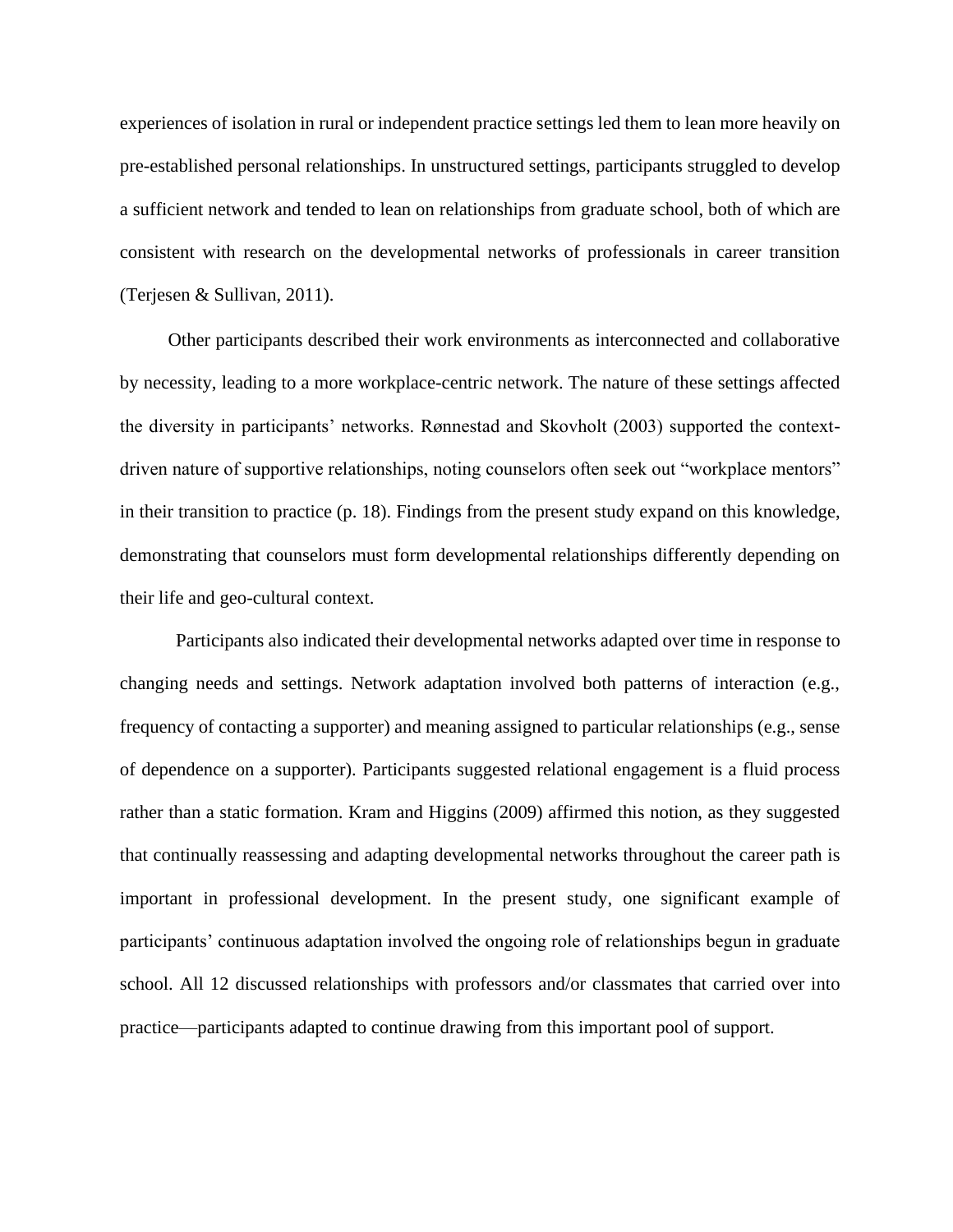Counselors in the study also described experiences of self-doubt tied to interpersonal context. Participants' self-doubt related to feeling inadequate in the presence of clients and advanced clinicians, struggling to adapt to new settings and responsibilities, and experiencing a sense of isolation. Rønnestad and Skovholt (2003) described these experiences as "disillusionment," which they asserted often act as a catalyst leading novice counselors to a deeper level of professional "exploration" (p. 17). Participants described reaping developmental benefits from clinical challenges, affirming Rønnestad and Skovholt's concept of exploration. Additionally, participants expressed that high-intensity environments challenged them to adapt quickly. In the presence of accessible supportive relationships, they saw these challenges as opportunities for significant growth. For example, three discussed challenging interactions with clients that stimulated new self-awareness when they processed them in supervision. Participants' use of challenging experiences to prompt growth reflected an element of their growth orientation.

Participants emphasized increasing autonomy as one key developmental marker. They valued decreasing reliance on other professionals and increasing self-efficacy in making decisions. The developmental shift from reliance on external to internal factors aligns with both the Integrative Developmental Model (IDM) of supervision (Stoltenberg, 2008) and Rønnestad and Skovholt's (2003) counselor development model. This shift affected participants' experiences of developmental networks as they developed intentional, self-directed strategies for accessing and fostering supports. Research suggests intentionality and awareness are key in constructing effective developmental networks (Kram & Higgins, 2009; Terjesen & Sullivan, 2011). Findings in the present study supported this notion and demonstrated that the ability to be self-directed in forming networks is, in itself, a marker of development.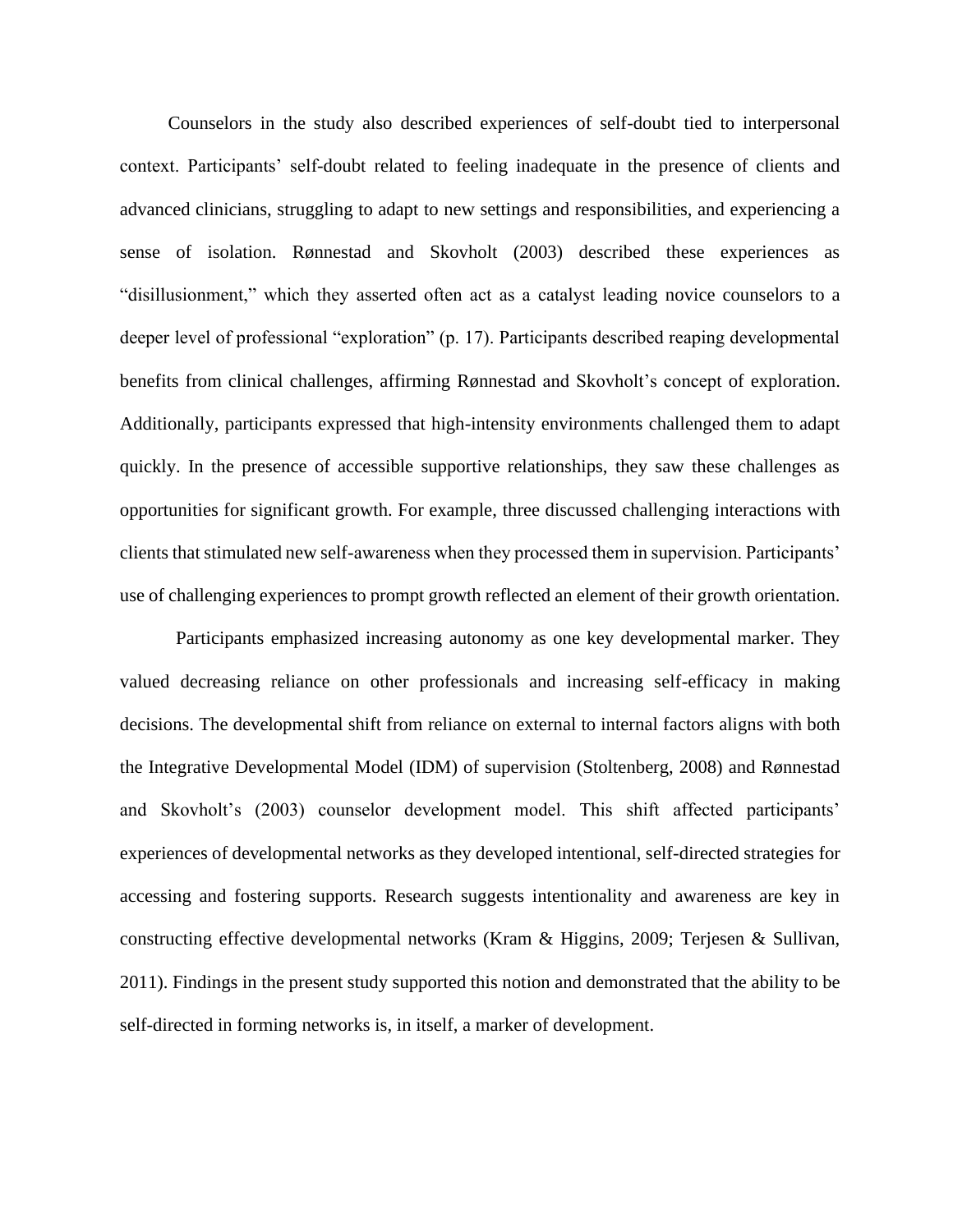Participants described intentionally forming networks through both structural organization and decision-making processes. Participants described boundaries that determined interpersonal distance and categorized support. These boundary types related to Higgins and Kram's (2001) two developmental network dimensions: *strength of ties* and *network diversity*. Relating to Higgins and Kram's *strength of ties*, participants described variance in the closeness of relationships within their networks. We distinguished this distance with the construct of *proximal boundaries* in the Network Organization Model. Consistent with Higgins and Kram (2001), all participants expressed that their closest developmental relationships provided both career and psychosocial support, demonstrating increased *role boundary permeability* in close relationships. Some diverged from another of Higgins and Kram's positions, that higher frequency of contact indicates a stronger relationship. Counselors in the present study described strong, reciprocal relationships in which they received emotional support without necessarily engaging in frequent contact (e.g., due to geographical distance or work schedules). Thus, participant expressions supported the importance of emotional affect and reciprocity as indicators of network relationship strength, but did not yield consistent support for frequency of contact as a significant indicator.

Developmental network research widely supports the notion that Higgins and Kram's (2001) other dimension, *network diversity,* fosters development (Molloy, 2005). In the present study, we estimated six participants had developers from four or more domains (higher diversity), two had developers from three domains (intermediate diversity), and four had developers representing two or fewer domains (lower diversity). Consistent with Higgins and Kram, participants with higher diversity perceived adequate support, while multiple participants with lower diversity felt they lacked important resources and preferred a wider network. Further,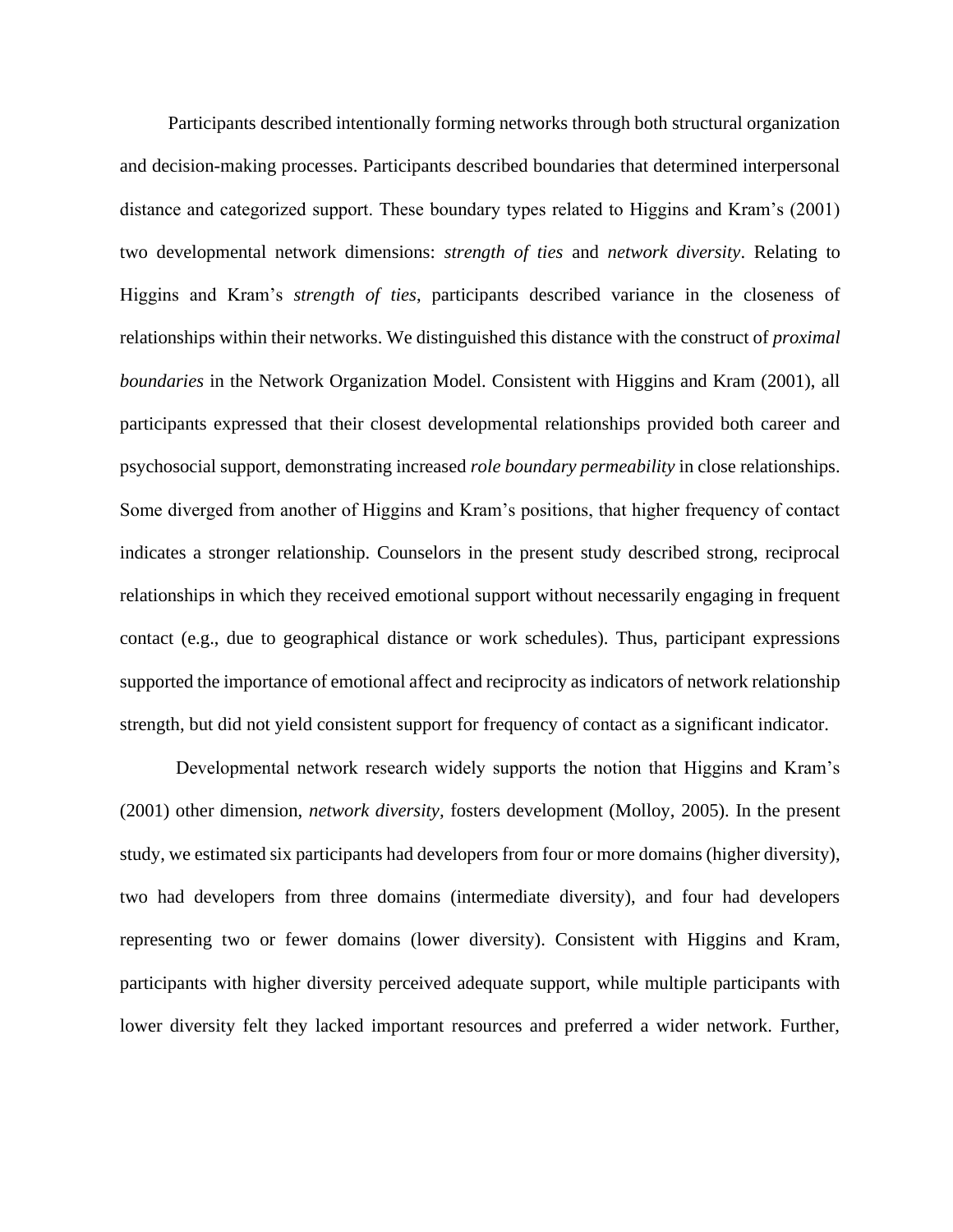several participants specified that diverse networks (e.g., diverse worldviews, variations in life domain) promoted development.

Breadth of support was one advantage of network diversity. Several participants expressed that they accessed different types of support depending on the setting and role of supporters. For example, Alex identified the categories of "family, school, and licensure." This is consistent with Murphy and Kram's (2010) research in business settings, in which participants attained distinct benefits from relationships within versus outside of work. Beginning counselors in the present study added that accessing supports both in and outside of work helped them develop professionally while remaining grounded in their personal identity.

While participants held diverse styles and preferences in forming networks, they united in valuing mutual trust as a crucial factor in boundary decisions—particularly in relationships with inherent power disparity. Participants expressed that mutual trust was fostered when authority figures allowed autonomy, demonstrated competence and integrity, and provided clarity and understanding. Clinical supervision was one significant example of a developmental relationship with inherent power disparity. The Association for Counselor Education and Supervision (2011), in their *Best Practices in Clinical Supervision*, instructed supervisors to give supervisees a voice in the relationship—empowering them to develop autonomy and shape the focus and direction of supervisory work. Participant expressions echoed the need for this experience in supervision and other developmental relationships. Participants emphasized their value for "leveling" experiences, wherein they felt encouraged and empowered.

Research from Theriault et al. (2009) indicated the evaluative role of clinical supervision can create distance between supervisors and supervisees. Some participants in the present study affirmed these concerns, as Lily described feelings of anger and hurt when a supervisor expressed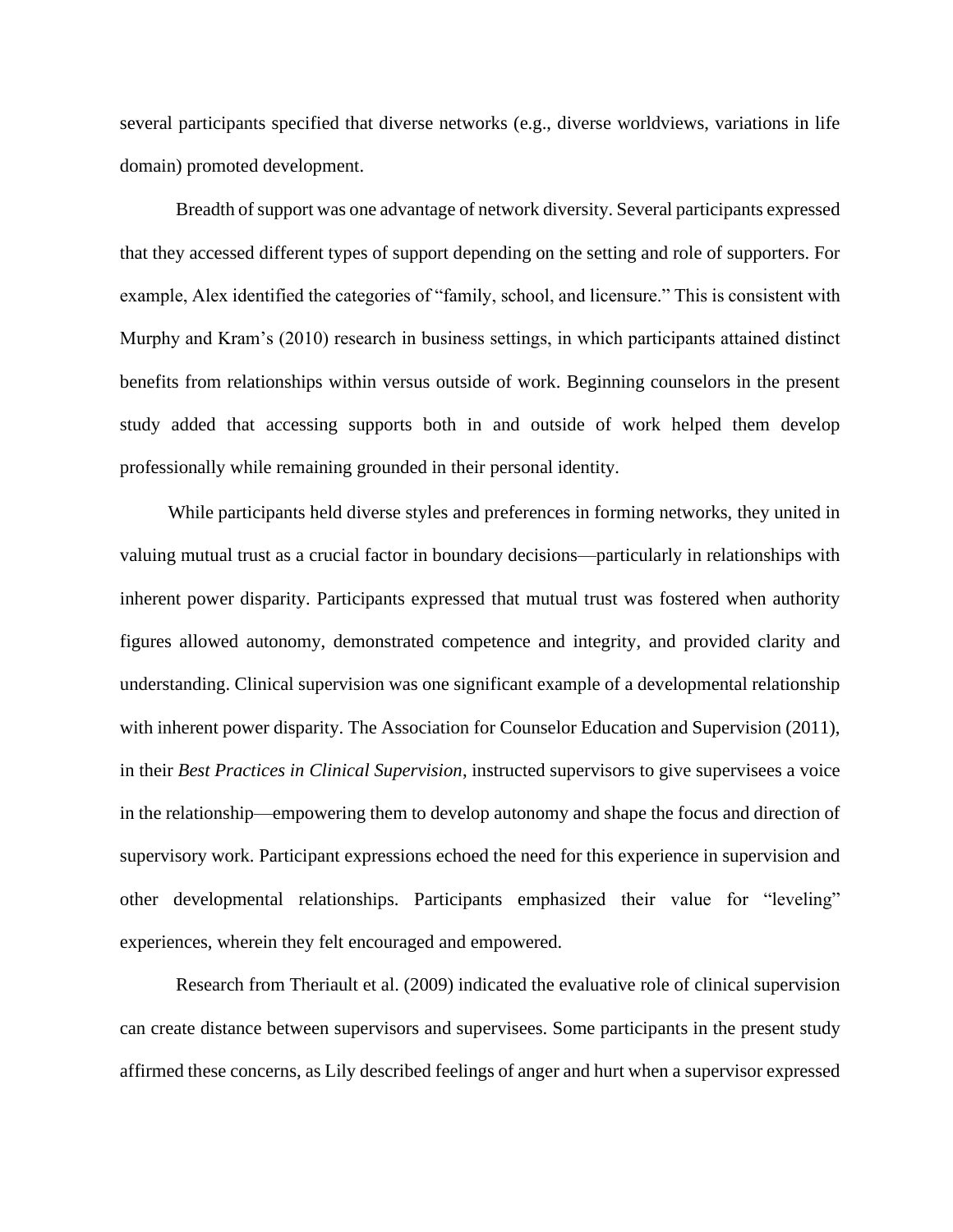concern for her performance and several participants expressed an aversion to being "micromanaged." However, 10 of 12 participants expressed that being overseen by supportive professionals, particularly supervisors, aided their growth by offering a valued sense of protection from liability or harm. Providing empowerment and safety may be important routes supervisors and other developers can take to foster connection with beginning counselors.

In addition to empowerment and protection, participants described other relational qualities that drew them to supporters and promoted growth experiences. These included feeling understood by and receiving expressions of genuine care from supporters. Participants emphasized that these qualities were key in building rapport with supporters and establishing effective interpersonal environments for growth. Participant responses supported the need for supervision models that guide supervisors to get to know their supervisees on a holistic level and attend to their psychosocial needs, such as Lenz and Smith's (2010) Wellness Model of Supervision. Emphasis on these relational qualities also aligns with findings from Rønnestad and Skovholt (2003), as their participants considered professional and personal relationships more impactful for growth than concrete information (e.g., research, theoretical information).

The present study examined Higgins and Kram's (2001) developmental network construct and related research in a previously uncharted professional setting—the counseling field. As demonstrated above, findings supported many aspects of existing developmental network literature, rendered inconsistent findings regarding some constructs (e.g., frequency of contact determining strength of ties), and added new depth in the context of a specific field of work. Further, this study explored beginning counselors' developmental processes in the context of, and beyond, existing literature—notably Rønnestad and Skovholt's (2003) model of counselor development. The present study supports many constructs in existing counselor development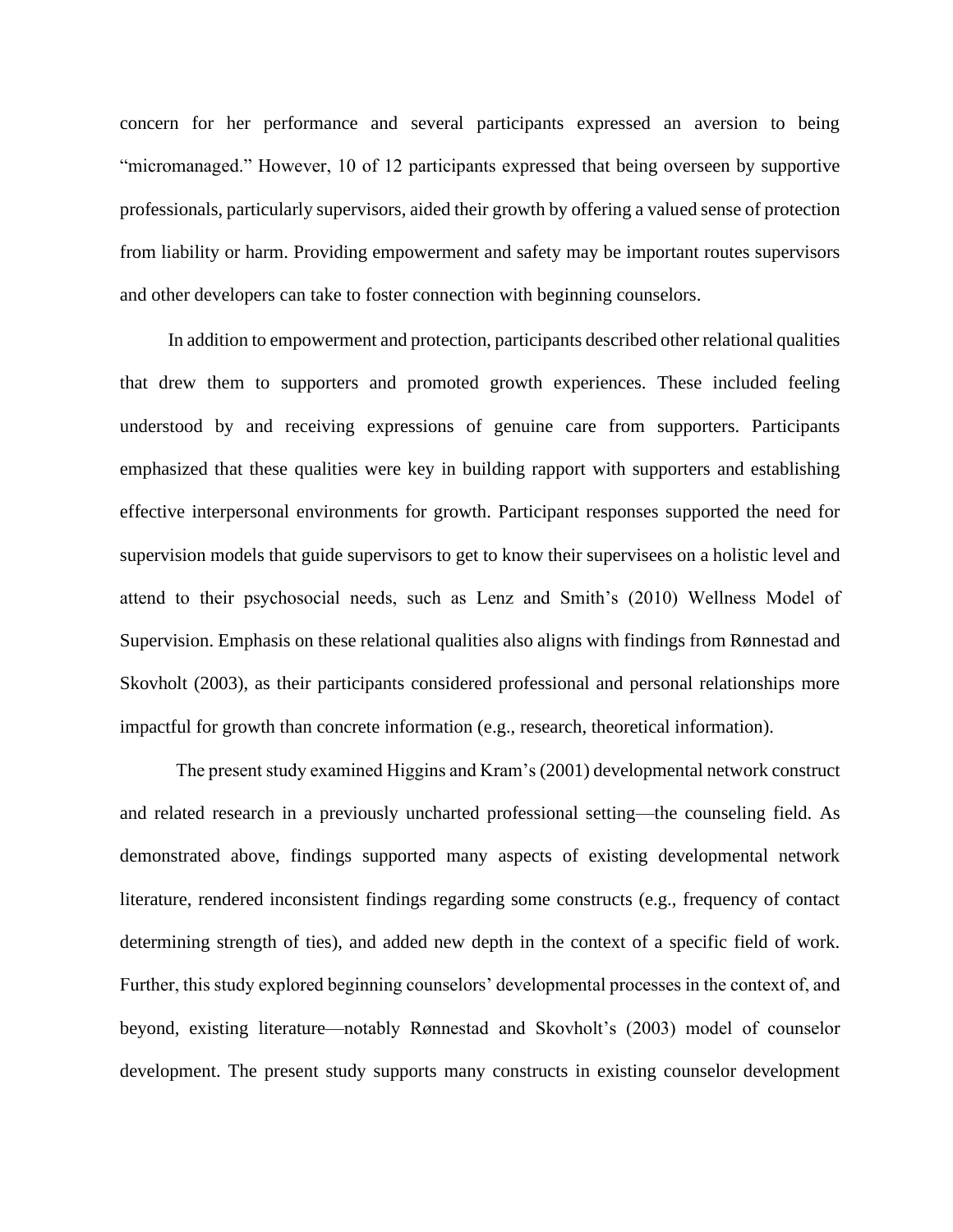literature, while adding several new descriptions. These include contextual factors that shape new counselors' development and identity, nuanced descriptions of counselors' growth processes, and structural and procedural descriptions of developmental relationships.

#### **Implications**

Findings provide implications for counselor educators, supervisors, and both advanced and beginning counselors. Educators have opportunity to support the formation of beginning counselors' developmental relationships by addressing this subject while counselor trainees are still in school. For example, they can initiate open discussions about common transitional challenges, such as isolation and doubt (Rønnestad & Skovholt, 2003). In order to mitigate disillusionment, they might stress ongoing professional development, discuss strategies for engaging effective supervision, and encourage students to examine their interpersonal skills and resources. Educators might integrate discussions of developmental challenges and network relationships using simulated case studies. Internships may be particularly well-suited for these conversations, as students have expanded opportunities to engage potential network members. Other actions educators might take include inviting practicing counselors to speak in classes, require students to attend professional events, and encourage students to maintain faculty and peer relationships post-graduation. Supervisors, administrators, and clinicians can assist beginning counselors' development by intentionally engaging with new clinicians in an informal and ongoing manner. Supporters may help normalize fears by disclosing their own developmental challenges. Supervisors may increase developmental support by going beyond clinical issues and regularly checking in regarding beginning counselors' overall wellbeing.

Advanced counseling students and beginning counselors may benefit from considering how specific relationships impact their development, how relationships may change as they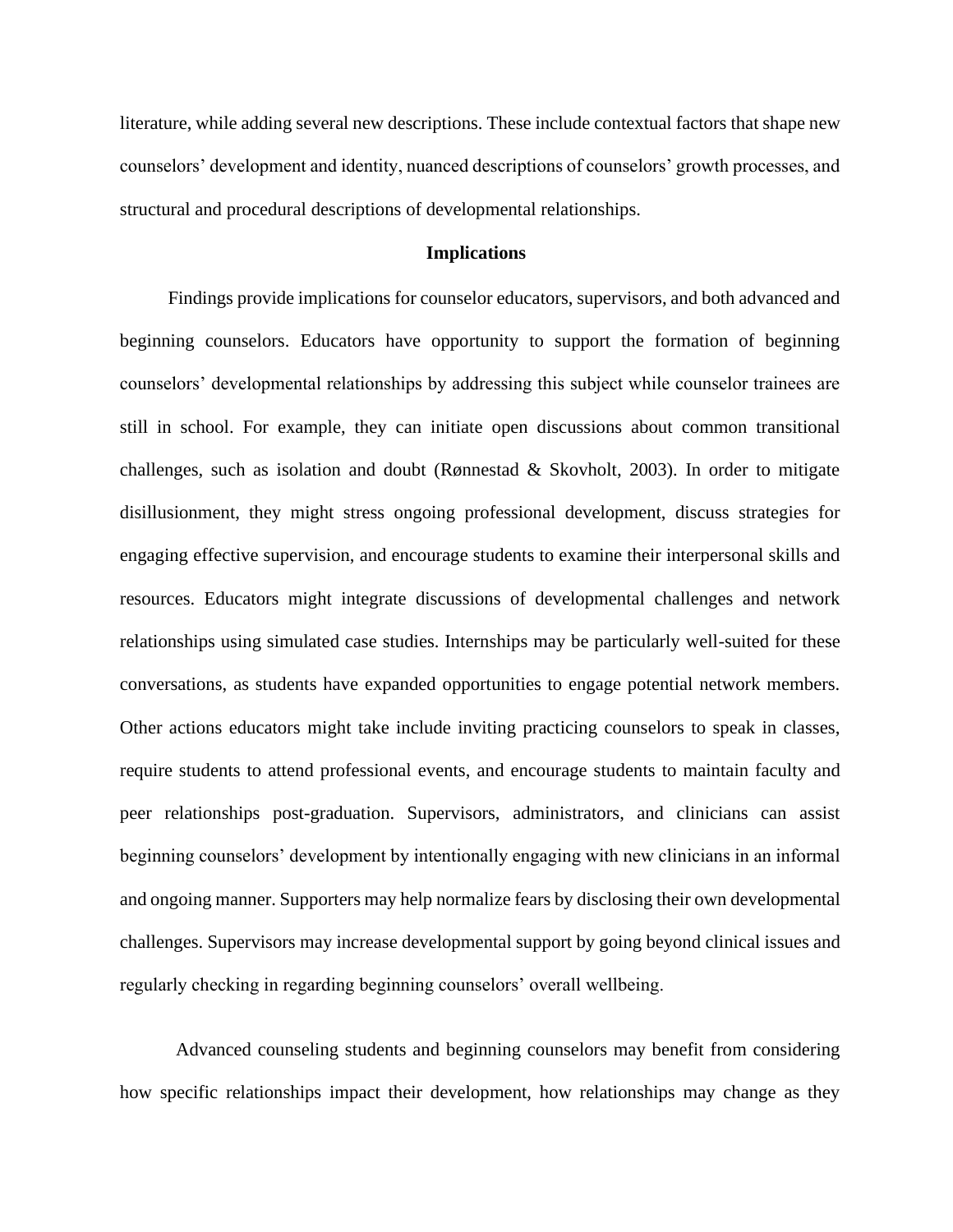transition to the workplace, and how they can foster connection with crucial developmental supports along the way. Activities in the classroom, workshops, or clinical supervision may be designed to foster this awareness. Our findings also provide a prompt for reflecting on developmental needs and values they hold within developmental relationships. We encourage beginning counselors to take initiative in developing their own supportive interpersonal networks. This includes regularly contacting workplace professionals, increasing involvement with community organizations, and spending more time with non-professional connections.

#### **Limitations**

This study includes several limitations. First, a single coder analyzed the data. We mitigated this limitation by consulting with two peer reviewers. Another limitation involved the lack of participant racial and ethnic diversity. All 12 participants self-identified as White or Caucasian. This may reflect the racial demographics of the counseling field in the southeastern U.S. Eight participants lived in the southeast, highlighting another limitation—lack of geographical diversity. Regardless, this study contributes to the literature as the first to apply the developmental network perspective to this population. Findings provide a detailed description of beginning counselors' growth experiences, developmental challenges, and interpersonal patterns.

#### **Recommendations and Conclusion**

Future studies can build on this exploration by collecting data from a more diverse sample, including geographical, racial, and ethnic diversity. Future research can also include perspectives of counselors at different developmental stages (e.g., counseling students and advanced professionals) to understand how developmental relationships change with experience. Another potential direction is to examine beginning counselors' developmental relationships more closely with Higgins and Kram's (2001) developmental network theory. Future studies can explore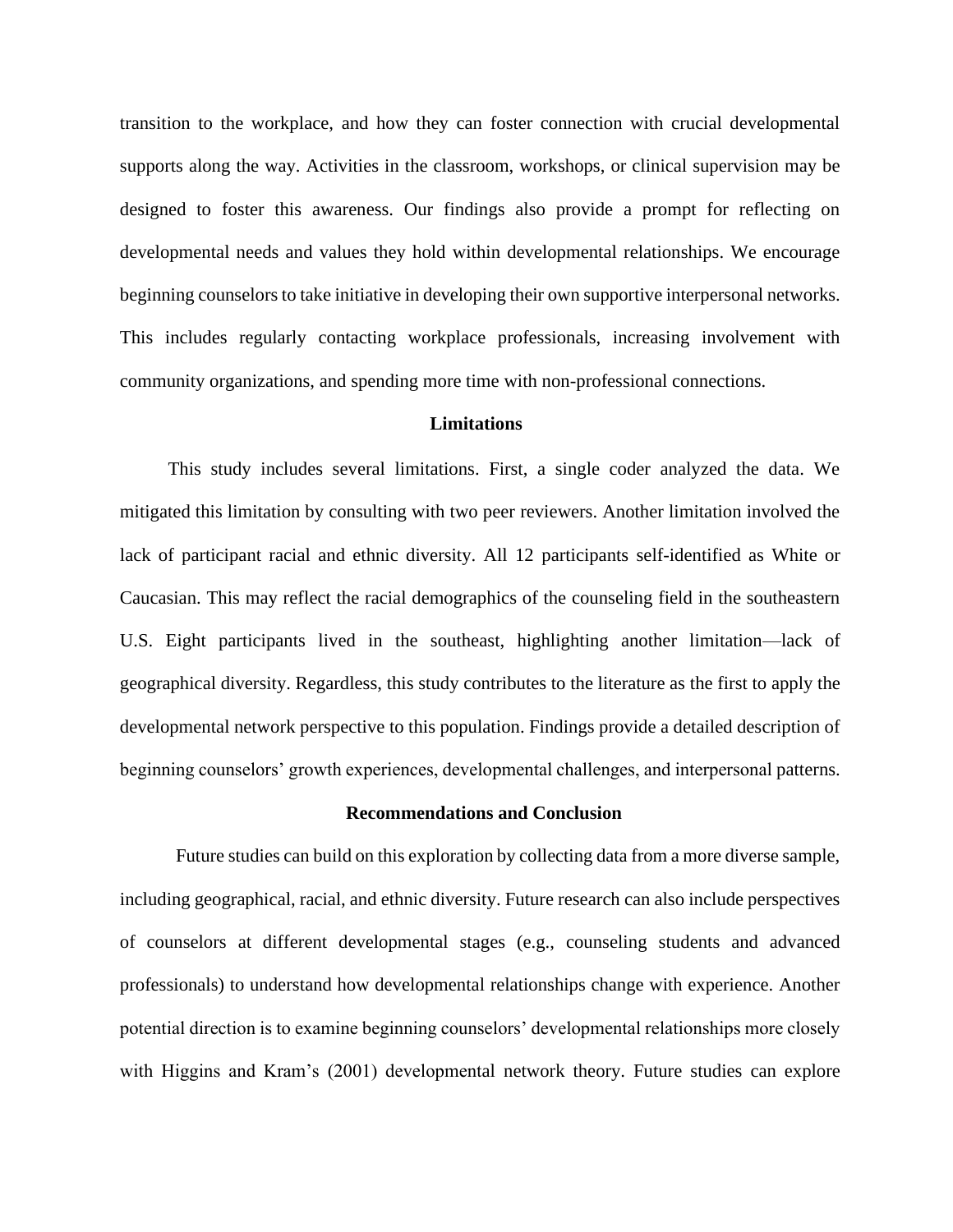interactional patterns and decisions of beginning counselors and assess the effectiveness of particular patterns. This may provide a list of "best practices" for counselors building relational networks, which could inform counselor educators and supervisors as they train new professionals. Finally, future research can access the perspectives of developers (i.e., counselor educators, supervisors, colleagues, etc.) to better understand their role in developmental networks. For instance, Dobrow et al. (2012) suggested conducting research examining how developers' own development and wellbeing is impacted by serving as a developer.

This study extends existing supervision and counselor development literature by providing a window into the hallmarks of developmental networks for beginning counselors. We hope it may increase understanding regarding the transition between training and initial practice, helping counselor educators, supervisors, counselor trainees, and early career professionals anticipate and prepare for the challenges of post-master's practice.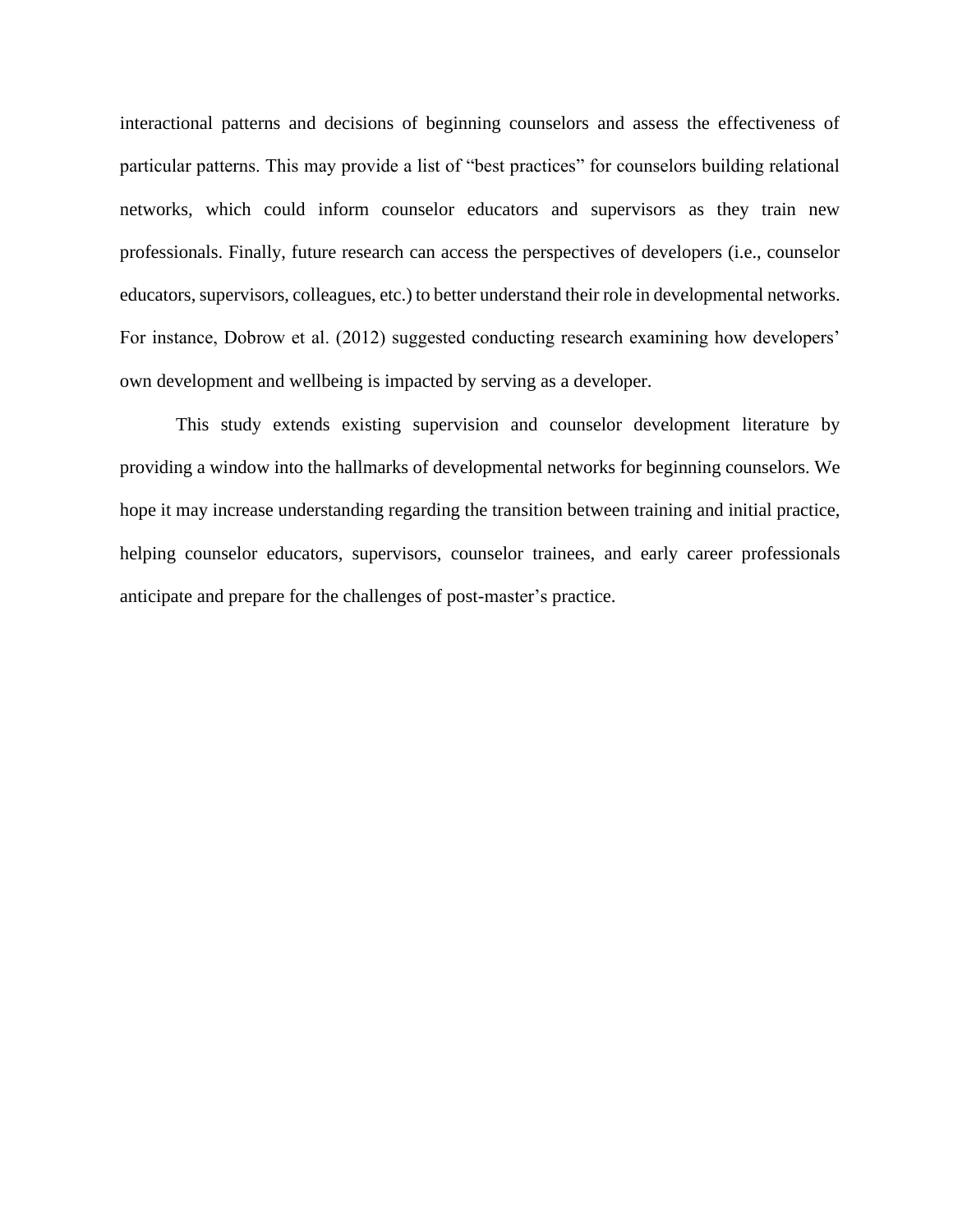#### **References**

American Counseling Association. (2014). *Code of ethics*. Alexandria, VA: Author.

- Association for Counselor Education and Supervision Taskforce on Best Practices in Clinical Supervision (2011). *Best Practices in Clinical Supervision*. https://acesonline.net/wpcontent/uploads/2018/11/ACES-Best-Practices-in-Clinical-Supervision-2011.pdf
- Council for Accreditation of Counseling and Related Educational Programs. (2015). *2016 CACREP standards*.<http://www.cacrep.org/for-programs/2016-cacrep-standards/>
- Creswell, J. W. (2013). *Qualitative inquiry & research design: Choosing among five approaches*  $(3<sup>rd</sup>$  ed.). Sage.
- Dobrow, S. R., Chandler, D. E., Murphy, W. M., & Kram, K. E. (2012). A review of developmental networks: Incorporating a mutuality perspective. *Journal of Management*, *38*(1), 210-242. http://doi.org/10.1177/0149206311415858
- Gibson, D. M., Dollarhide, C. T., & Moss, J. M. (2010). Professional identity development: A grounded theory of transformational tasks of new counselors. *Counselor Education and Supervision*, *50*(1), 21–38. http://doi.org/10.1002/j.1556-6978.2010.tb00106.x
- Higgins, M. C., Chandler, D. E., & Kram, K. E. (2007). Developmental initiation and developmental networks. In B. R. Ragins & K. E. Kram (Eds.), *Handbook of mentoring at work: Theory, research, and practice* (pp. 349-372). Sage.
- Higgins, M. C., & Kram, K. E. (2001). Reconceptualizing mentoring at work: A developmental network perspective. *Academy of Management Review*, *26*(2), 264-288. https://doi.org/10.2307/25912
- Hsieh, H. F., & Shannon, S. E. (2005). Three approaches to qualitative content analysis. *Qualitative Health Research*, *15*(9), 1277-1288. <http://doi.org/10.1177/1049732305276687>
- Kram, K. E., & Higgins, M. C. (2009). A new mindset on mentoring: Creating developmental networks at work. *MIT Sloan Management Review, 15*, 1-7. https://sloanreview.mit.edu/issue/
- Lenz, A. S., & Smith, R. L. (2010). Integrating wellness concepts within a clinical supervision model. *The Clinical Supervisor*, *29*(2), 228-245. http://doi.org/10.1080/07325223.2010.518511
- Merriman, J. (2015). Enhancing counselor supervision through compassion fatigue education. *Journal of Counseling & Development, 93*(3), 370-378. http://doi.org/10.1002/jcad.12035
- Molloy, J. C. (2005). Development networks: Literature review and future research. *Career Development International*, *10*(6/7), 536–547. http://doi.org/10.1108/13620430510620601
- Moss, J. M., Gibson, D. M., & Dollarhide, C. T. (2014). Professional identity development: A grounded theory of transformational tasks of counselors. *Journal of Counseling & Development*, *92*(1), 3-12. http://doi.org/10.1002/j.1556-6676.2014.00124.x
- Murphy, W. M., & Kram, K. E. (2010). Understanding non-work relationships in developmental networks. *Career Development International*, *15*(7), 637-663. http://doi.org/10.1108/13620431011094069
- Patterson, C. A., & Levitt, D. H. (2012). Student-counselor development during the first year: A qualitative exploration. *Journal of Counselor Preparation and Supervision*, *4*(1). <http://repository.wcsu.edu/jcps/vol4/iss1/1>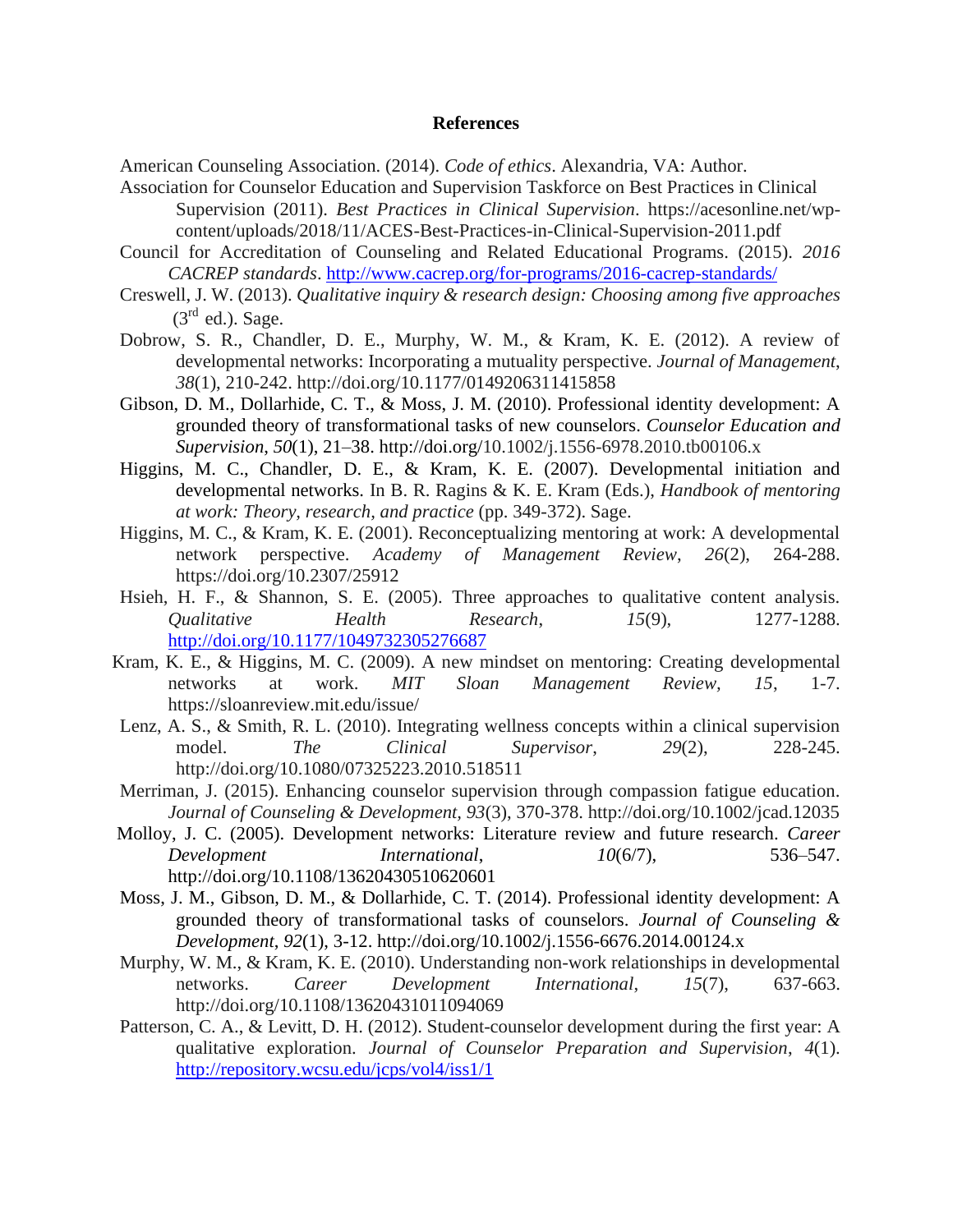- Prosek, E. A., & Hurt, K. M. (2014). Measuring professional identity development among counselor trainees. *Counselor Education and Supervision*, *53*(4), 284-293. http://doi.org/10.1002/j.1556-6978.2014.00063.x
- Richards, K., Campenni, C., & Muse-Burke, J. (2010). Self-care and well-being in mental health professionals: The mediating effects of self-awareness and mindfulness. *Journal of Mental Health Counseling, 32*(3), 247-264. <http://doi.org/10.17744/mehc.32.3.0n31v88304423806>
- Rønnestad, M. H., & Skovholt, T. M. (2003). The journey of the counselor and therapist: Research findings and perspectives on professional development. *Journal of Career Development*, *30*(1), 5-44. http://doi.org/10.1023/A:1025173508081
- Skovholt, T. M., & Trotter-Mathison, M. (2011). *The resilient practitioner: Burnout prevention and self-care strategies for counselors, therapists, teachers, and health professionals* (2nd ed.) Routledge.
- Stoltenberg, C. D. (2008). Developmental approaches to supervision. In C. A. Falender & E. P. Shafranske (Eds.), *Casebook for clinical supervision: A competency-based approach* (pp. 39–55). American Psychological Association.
- Terjesen, S., & Sullivan, S. E. (2011). The role of developmental relationships in the transition to entrepreneurship: A qualitative study and agenda for future research. *Career Development International*, *16*(5), 482-506. http://doi.org/10.1108/13620431111168895
- Thériault, A., Gazzola, N., & Richardson, B. (2009). Feelings of incompetence in novice therapists: Consequences, coping, and correctives. *Canadian Journal of Counselling*, *43*(2), 105. https://cjc-rcc.ucalgary.ca/issue/archive
- Thompson, I. A., Amatea, E. S., & Thompson, E. S. (2014). Personal and contextual predictors of mental health counselors' compassion fatigue and burnout. *Journal of Mental Health Counseling*, *36*(1), 58–77. http://doi.org/10.17744/mehc.36.1.p61m73373m4617r3
- U. S. Department of Labor, Bureau of Labor Statistics (2019). *Substance abuse, behavioral disorder, and mental health counselors.* [https://www.bls.gov/ooh/community-and-social](https://www.bls.gov/ooh/community-and-social-%09service/substance-abuse-behavioral-disorder-and-mental-health-counselors.htm)[service/substance-abuse-behavioral-disorder-and-mental-health-counselors.htm](https://www.bls.gov/ooh/community-and-social-%09service/substance-abuse-behavioral-disorder-and-mental-health-counselors.htm)
- Vaismoradi, M., Turunen, H., & Bondas, T. (2013). Content analysis and thematic analysis:Implications for conducting a qualitative descriptive study. *Nursing & Health Sciences, 15*(3), 398-405. http://doi.org/10.1111/nhs.12048